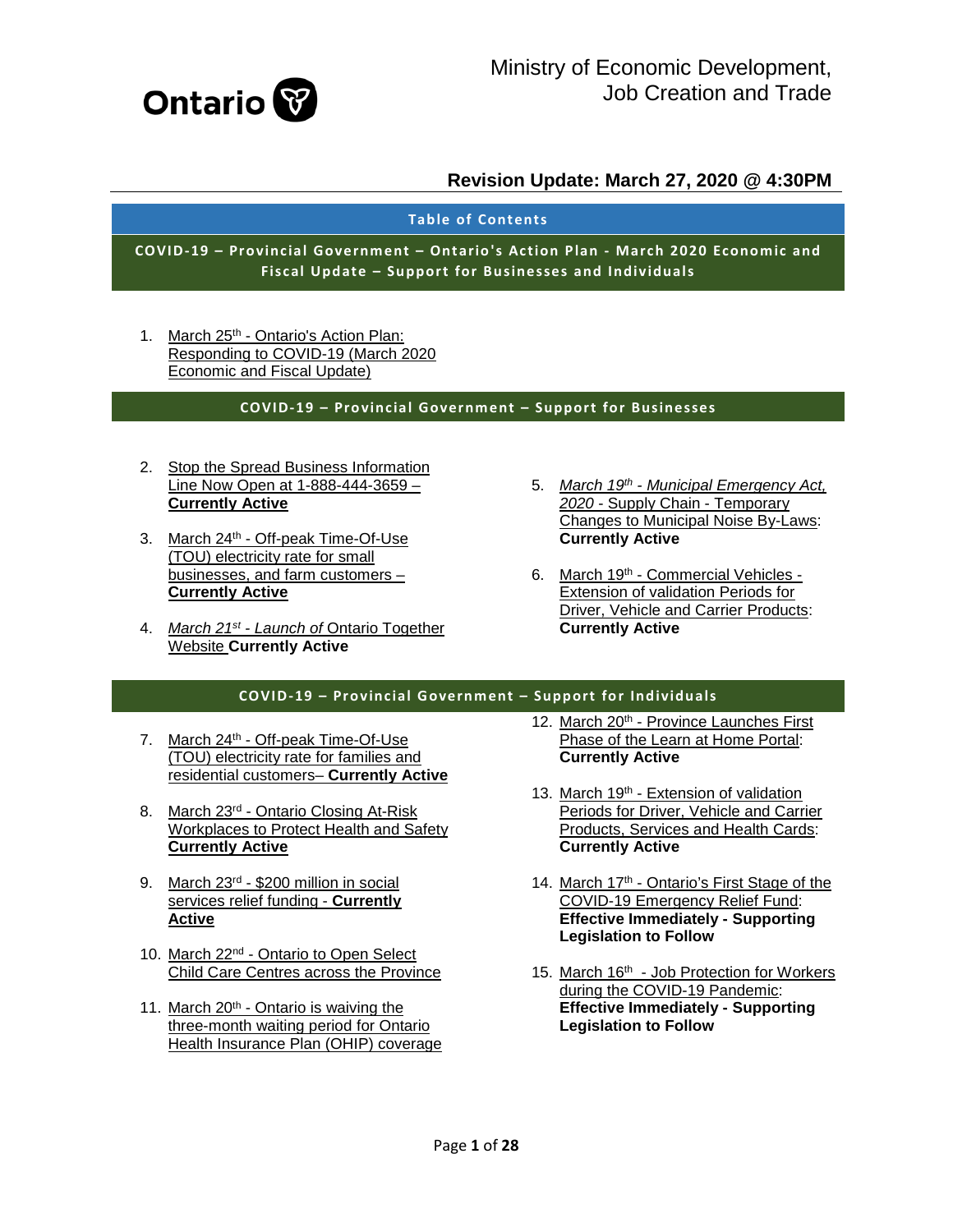

16. March 16th - Additional Support for [Ontario Residents:](#page-12-0) **Currently Active**

#### **COVID-19 – Federal Government – Support for Businesses**

- 17. March  $27<sup>th</sup>$  Deferral of all Goods and [Services Tax/Harmonized Sales Tax &](#page-12-1)  [customs duties owed for imports -](#page-12-1) **[Effective immediately, through](#page-12-1)  [existing authorities](#page-12-1)**
- 18. March 27<sup>th</sup> Small and Medium-sized [Enterprise Loan](#page-12-2)
- 19. March  $27<sup>th</sup> $40,000$  Business Loans -[Canada Emergency Business Account](#page-13-0)
- 20. March 27th [Small Businesses 75%](#page-14-0)  Wage Subsidy: **[Details to be shared](#page-14-0)  [before the end of the month](#page-14-0)**
- 21. March  $27<sup>th</sup>$  [Bank of Canada –](#page-14-1) [Additional Announcements](#page-14-1)
- 22. March 25<sup>th</sup> \$107 billion COVID-19 [Economic Aid Package:](#page-14-2) **Currently [Active](#page-14-2)**
- 23. March 23rd \$275 [million for coronavirus](#page-14-3)  [research and medical countermeasures](#page-14-3)
- 24. March 23rd [\\$5 billion in lending](#page-15-0)  [capacity to producers, agribusinesses,](#page-15-0)  [and food processors](#page-15-0)
- 25. March 20<sup>th</sup> Plan to Mobilize Industry to [fight COVID-19](#page-15-1)
- 26. *[The Pandemic Response Challenge](#page-16-0)  Program*[: National Research Council of](#page-16-0)  Canada – **[Currently Active](#page-16-0)**
- 27. March 20<sup>th</sup> National Research Council of Canada (NRC) - [COVID-19 Challenge](#page-16-1)  Program – **[Currently Active](#page-16-1)**
- 28. March 18th [Deferral of Income Tax:](#page-17-0) **[Currently Active](#page-17-0)**
- 29. March 18th [Small Businesses 10%](#page-17-1)  [Wage Subsidy:](#page-17-1) **Effective Immediately - [Supporting Legislation to Follow](#page-17-1)**
- 30. March 18<sup>th</sup> Business Credit Availability [Program \(BCAP\):](#page-17-1) **Currently Active**
- 31. March 18th [Canada Account Limit](#page-19-0)
- 32. March 18th Regional Development [Agencies \(RDAs\) -](#page-19-1) FedDev Ontario
- 33. March 18th [Additional Support for](#page-19-2)  Businesses: **[Currently Active](#page-19-2)**
- 34. March 16<sup>th</sup> Insured Mortgage Purchase Program: **[Currently Active](#page-20-0)**
- 35. March 16<sup>th</sup> Measures Enacted by the [Bank of Canada](#page-20-1)
- 36. March 15<sup>th</sup>- Support for employers and [workers through the Work-Sharing](#page-21-0)  program: **[Currently Active](#page-21-0)**
- 37. March 15<sup>th</sup> Changes to the [Employment Insurance sickness](#page-21-1)  benefits: **[Currently Active](#page-21-1)**
- 38. March 11<sup>th</sup> Public Works and [Government Services Canada –](#page-22-0) COVID-[19 Supplier Purchasing Program](#page-22-0)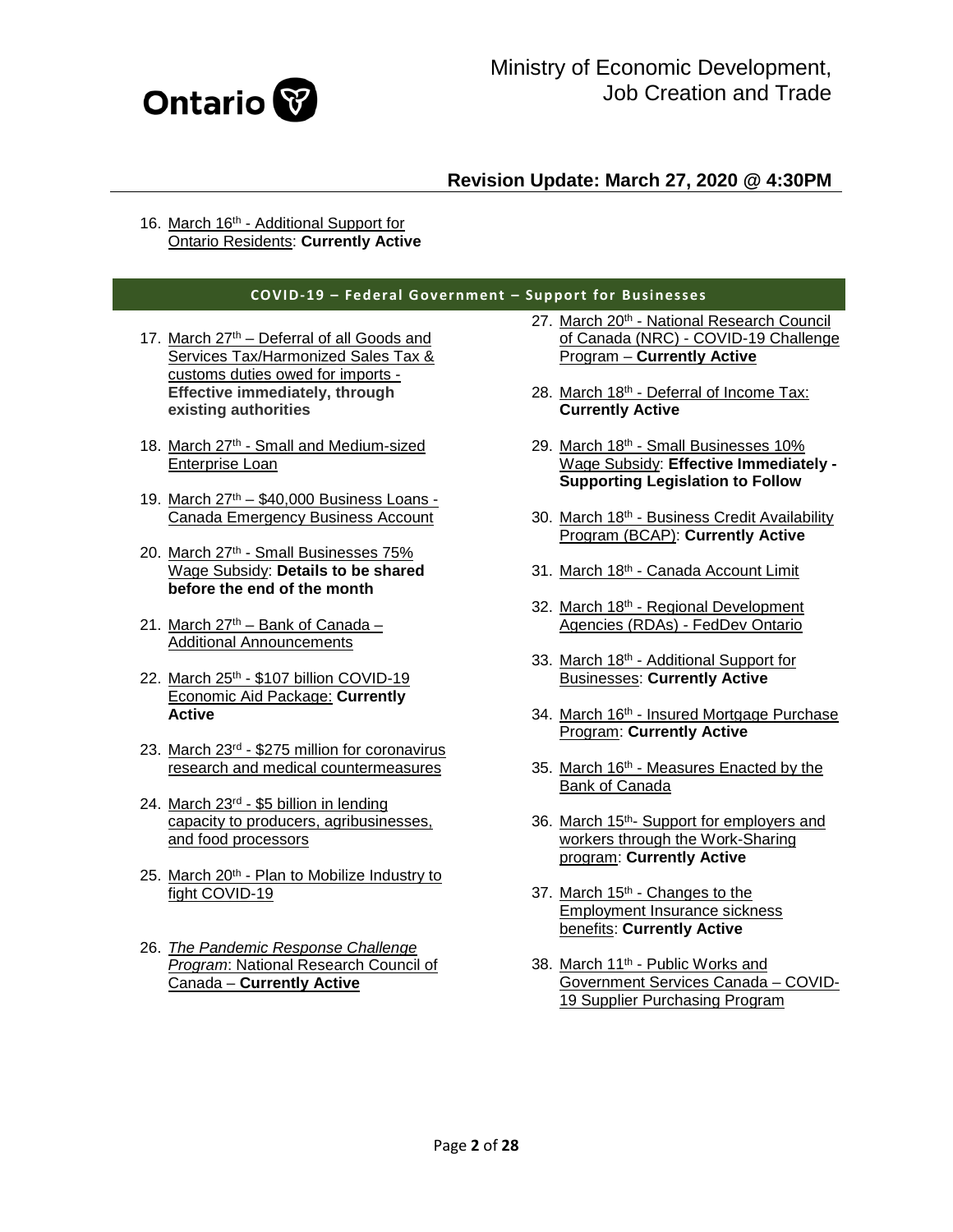

#### **COVID-19 – Federal Government – Support for Individuals**

- 39. March 25<sup>th</sup> Canada Emergency [Response Benefit \(CERB\)](#page-23-0)
- 40. March 18th [Temporarily Boosting of](#page-23-1)  [Canada Child Benefit payments:](#page-23-1)  **[Implementation by May](#page-23-1)**
- 41. March 18th Mortgage Default [Management Tools –](#page-24-0) **Effective [Immediately](#page-24-0)**
- 42. March 18<sup>th</sup> Goods and Services Tax (GST) Credit - [Special Top-Up Payment:](#page-24-1)  **[Implementation by Early May](#page-24-1)**
- 43. March 18<sup>th</sup> Extension of Tax Filing Deadline: **[Currently Active](#page-24-2)**
- 44. March 18th Registered Retirement [Income Funds \(RRIFs\) –](#page-24-3) Minimum **[Withdrawals](#page-24-3)**
- 45. March 18th Deferral of Canada Student Loan Payments: **[Implementation by](#page-25-0)  [Early April](#page-25-0)**
- 46. March 18th [\\$305 million Indigenous](#page-25-1)  [Community Support Fund:](#page-25-1)  **[Implementation by April](#page-25-1)**

# **COVID-19 – Provincial Government – Ontario's Action Plan - March 2020 Economic and Fiscal Update**

- <span id="page-2-0"></span>1. March 25<sup>th</sup> - Ontario's Action Plan: Responding to COVID-19 (March 2020) Economic and Fiscal Update)
	- o **\$17 billion** total response is a critical first step to ensure Ontario's health care system, communities and economy are positioned to weather the challenges ahead.
		- i. Action Plan includes:
			- **\$3.7 billion** to directly support people and to protect jobs.
			- **\$3.3** billion in additional health care resources to protect the health and well-being of the people of Ontario.
			- **\$10 billion** in support for people and businesses through tax and other deferrals
			- [https://budget.ontario.ca/2020/marchupdate/action](https://budget.ontario.ca/2020/marchupdate/action-plan.html?_ga=2.125139914.1996799419.1584986608-1305037528.1580157468#section-0)[plan.html?\\_ga=2.125139914.1996799419.1584986608-](https://budget.ontario.ca/2020/marchupdate/action-plan.html?_ga=2.125139914.1996799419.1584986608-1305037528.1580157468#section-0) [1305037528.1580157468#section-0](https://budget.ontario.ca/2020/marchupdate/action-plan.html?_ga=2.125139914.1996799419.1584986608-1305037528.1580157468#section-0)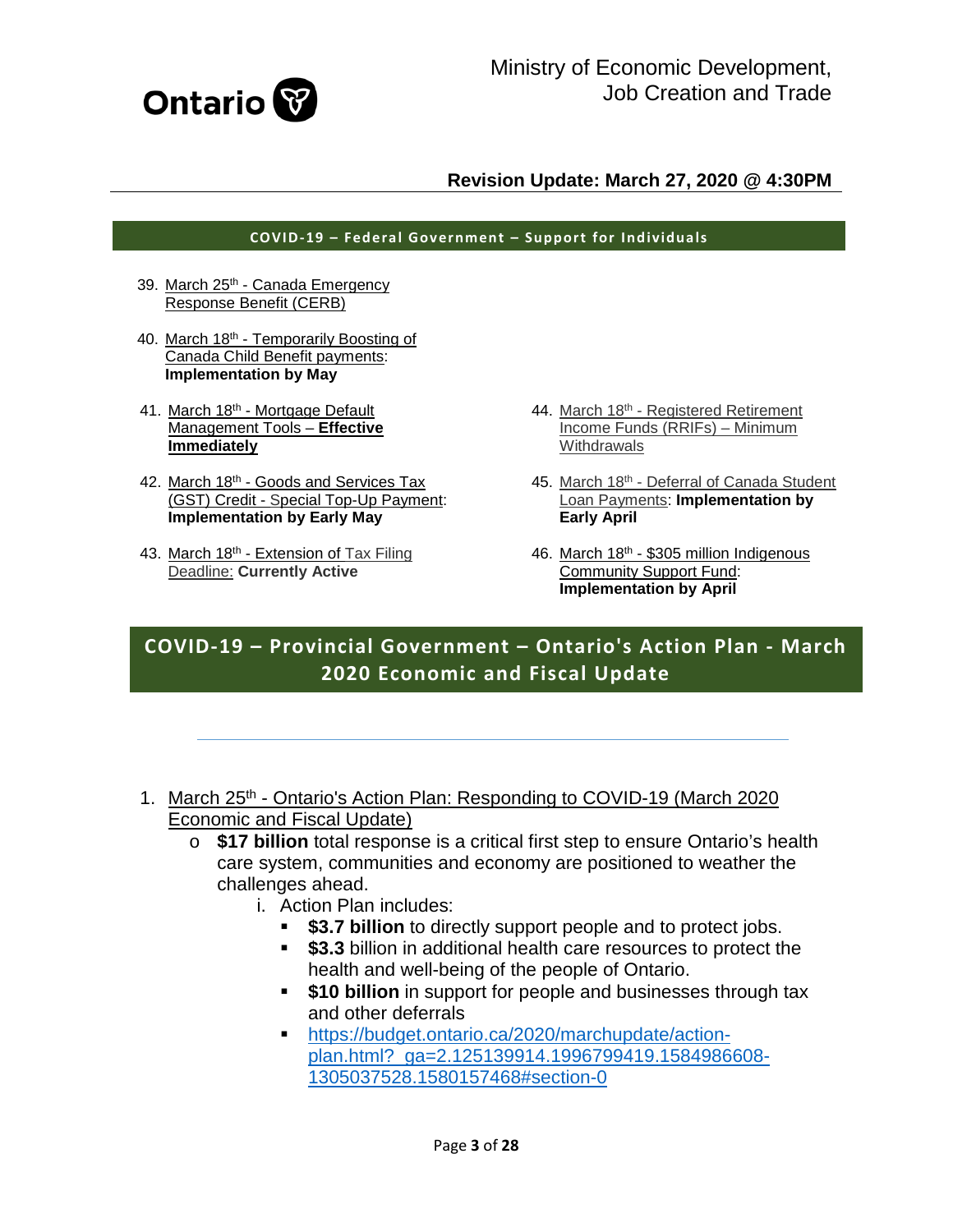

- *Further Breakdown of Action Plan:*
- *I. Resources for the Health Care System*
	- o **\$1.0 billion** COVID-19 **contingency fund** for emerging health care needs related to the COVID-19 outbreak.
	- o **\$935 million** for the hospital sector, including increasing health care capacity by 1,000 acute care and 500 critical care beds and completing additional assessment centres.
	- o **\$160 million** to support COVID-19 monitoring, surveillance, and laboratory and home testing, while also investing in virtual care and Telehealth Ontario.
	- o **\$243** million for surge capacity in the long-term care sector, as well as funding for 24/7 screening, more staffing to support infection control, and supplies and equipment to help tackle the COVID-19 outbreak.
	- o **\$75 million** to supply personal protective equipment and critical medical supplies to front-line staff to tackle COVID-19.

#### *II. Support for Businesses*

Helpful web link with details:

*<https://budget.ontario.ca/2020/marchupdate/annex.html>*

- o Cutting taxes by **\$355 million** for about **57,000 employers** through a proposed temporary increase to the **Employer Health Tax (EHT) exemption**.
	- i. Proposal to retroactively raise the EHT exemption from \$490,000 to **\$1 million** for 2020. The exemption would return to its current level of \$490,000 on January 1, 2021.
	- ii. Would provide additional EHT relief of up to **\$9,945** per eligible employer.
- o Helping to support regions lagging in employment growth with a proposed new Corporate Income Tax Credit, the **Regional Opportunities Investment Tax Credit**.
	- i. **10 per cent** refundable Corporate Income Tax credit for capital investments.
	- ii. **34** eligible regions in both Northern and Southern Ontario.
	- iii. The tax credit would be available for expenditures in excess **of \$50,000** and up to a limit of **\$500,000** for qualifying investments.
	- iv. For eligibility details please visit: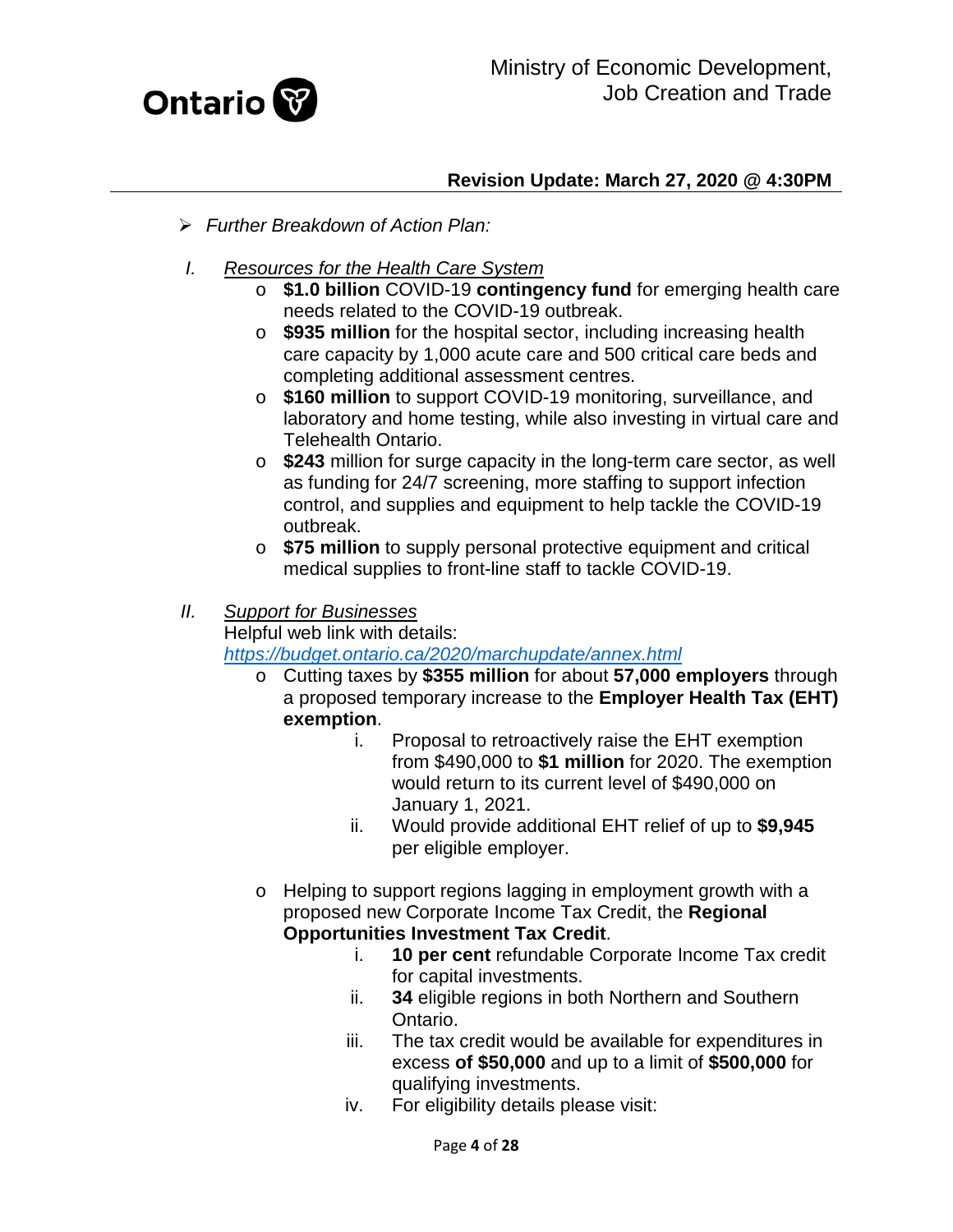

<https://budget.ontario.ca/2020/marchupdate/annex.html>

- o **\$6 billion** in support by providing **five months** of interest and penalty relief for businesses to file and make payments for the majority of provincially administered taxes.
	- i. Beginning **April 1, 2020**, penalties and interest will not apply to Ontario's businesses that miss any filing or remittance deadlines under select provincially administered taxes. This will continue for a period of five months, up until **August 31, 2020**, under the following provincially administered tax programs:
		- **Employer Health Tax;**
		- Tobacco Tax;
		- $\blacksquare$  Fuel Tax:
		- Gas Tax;
		- **Beer, Wine and Spirits Taxes;**
		- Mining Tax;
		- **Insurance Premium Tax;**
		- **International Fuel Tax Agreement:**
		- Retail Sales Tax on Insurance Contracts and Benefit Plans; and
		- Race Tracks Tax
- o **\$1.9 billion** in support by the **Workplace Safety and Insurance Board (WSIB)** allowing employers to defer payments for up to **six months**.
- o <https://www.wsib.ca/en/financialrelief><br>i. All employers covered b
	- All employers covered by the WSIB's workplace insurance are automatically eligible for the provisions of the relief package and can defer premium reporting and payments until **August 31, 2020**.
	- ii. They will not be required to opt in to receive this benefit.
	- iii. There will be no negative consequences for businesses who defer premium reporting and payments.
	- iv. The WSIB will continue to fully cover workers at eligible workplaces.
	- v. The deferred premiums will amount to an average **\$1,760** for approximately **275,000 Ontario businesses**.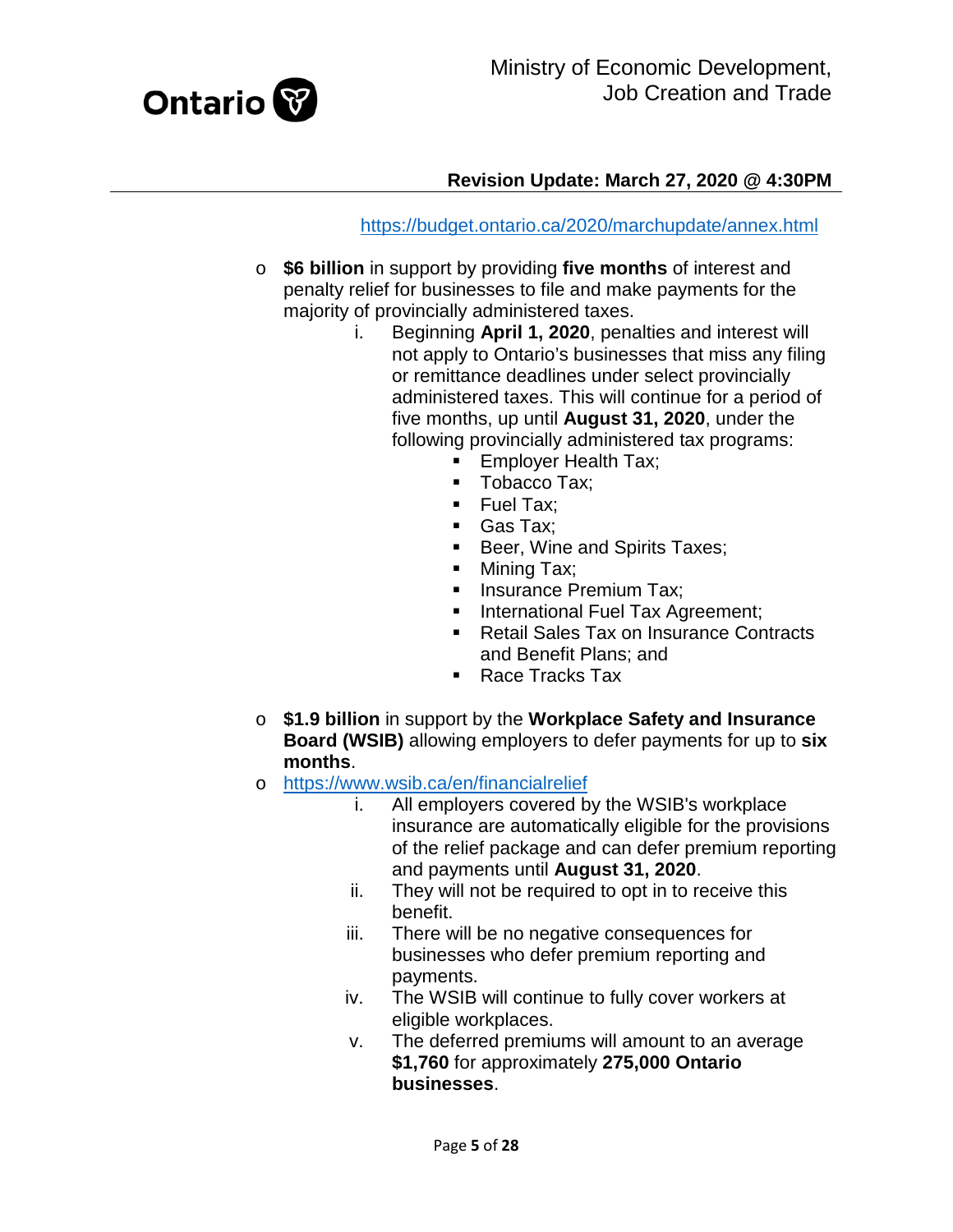

- vi. Additionally, the government reduced costs to employers by deploying a new rate framework and via the elimination of the unfunded liability charge, putting more than **\$2 billion** back into the economy.
- *III. Support for Individuals & Families*
	- o Providing a one-time payment of **\$200** per child up to 12 years of age, and **\$250** for those with special needs, including children enrolled in private schools.
	- o Proposing to **double** the Guaranteed Annual Income System (GAINS) payment for **low-income seniors for six months**.
		- i. Proposal to double the Guaranteed Annual Income System (GAINS) maximum payment to \$166 per month for individuals and \$332 per month for couples, for six months starting in April 2020
	- o Provides approximately **\$5.6 billion** for electricity cost relief programs in 2020-21 (See Bullets 3 for detail on business accounts and Bullet 7 for residential details)
	- o **\$9 million** in direct support to families for their energy bills by expanding eligibility for the Low-income Energy Assistance Program (LEAP) and ensuring that their electricity and natural gas services are not disconnected for nonpayment during the COVID-19 outbreak.
	- o Expanding access to the emergency assistance program administered by Ontario Works
	- o Providing **six months** of Ontario Student Assistance Program (**OSAP**) loan and interest accrual relief for students
	- o **\$26 million** to Indigenous peoples and communities, including emergency assistance for urban Indigenous people in financial need
	- o Enhancing direct funding by **\$148 million** for charitable and nonprofit social services organizations such as food banks, homeless shelters, churches and emergency services

#### *IV. Joint Support for Both Individuals & Businesses*

- o Over **\$1.8 billion** in support by deferring the upcoming **June 30** quarterly municipal remittance of **education property tax** to school boards by 90 days, which will provide municipalities the flexibility to, in turn, provide property tax deferrals to residents and businesses
- o The government is postponing the planned property tax reassessment for 2021.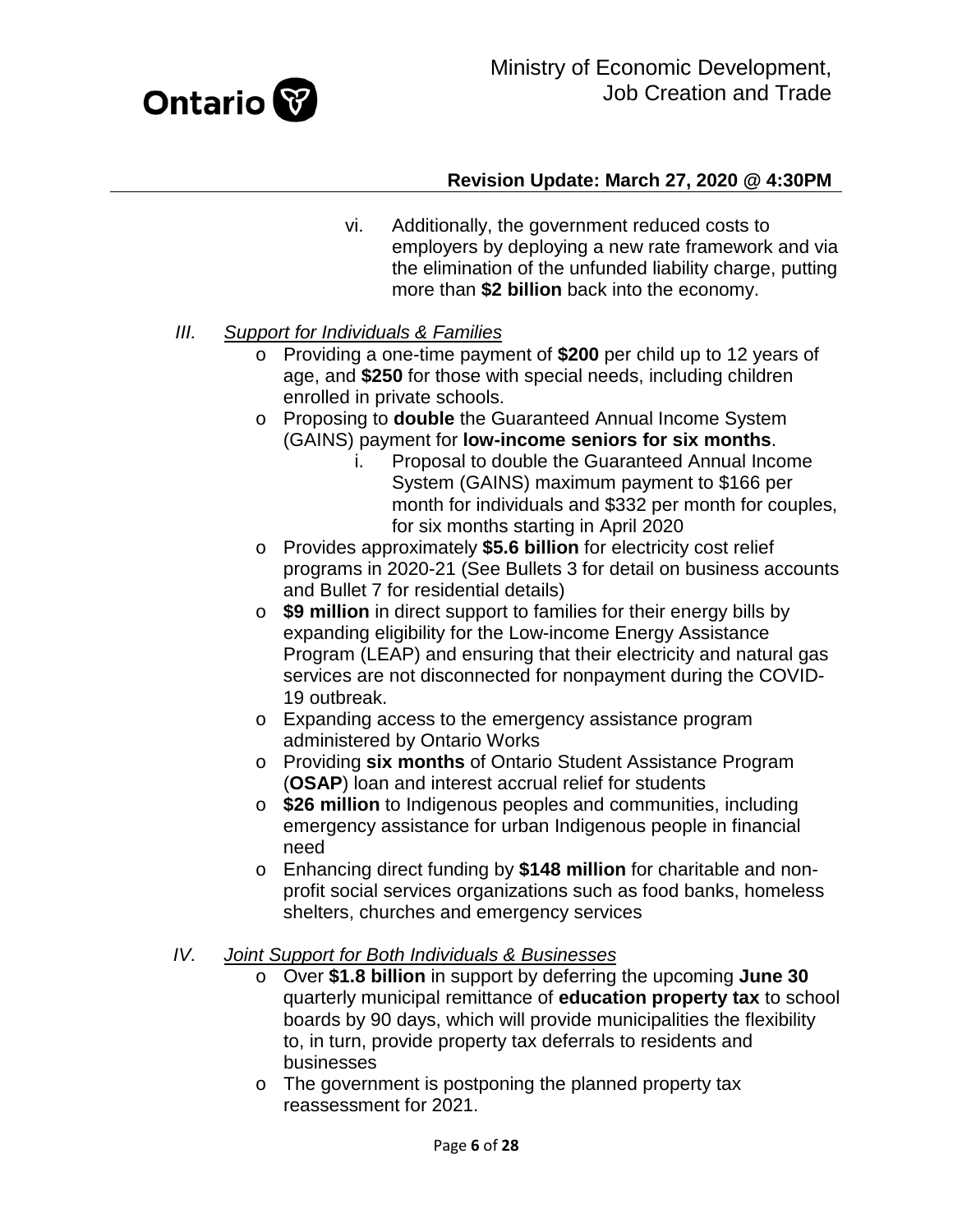

# **COVID-19 – Provincial Government – Support for Businesses**

- The Provincial government is reaching out on a daily basis to leaders at businesses big and small, including at our financial institutions, as well as unions, to ensure we have the latest information, and that there is an open line of communication as the government works to address COVID-19's impact on the economy.
- 2. Stop the Spread Business Information Line Now Open at 1-888-444-3659 -**Currently Active**
	- o The province has launched a toll-free line **1-888-444-3659** to provide support to Ontario businesses who have questions about the province's recent **emergency order** to close at-risk workplaces.
	- o Help is available from Monday to Sunday, from 8:30 a.m.―5:00 p.m.
	- o Businesses who have questions about closures of at-risk workplaces or how emergency measures impact their business or employment can call the **Stop the Spread Business Information Line.**
- 3. March 24<sup>th</sup> Off-peak Time-Of-Use (TOU) electricity rate for small businesses, and farm customers – **Currently Active**
	- o For a **45-day period**, the government is working to suspend time-of-use electricity rates, holding electricity prices to the off-peak rate of **10.1 cents-per-kilowatt-hour**.
	- o This reduced price will be available **24 hours per day, seven days a week** to all time-of-use customers.
	- o Customers will see rate reductions of over **50 per cent** compared to onpeak rates.
	- o This discount will be applied automatically to electricity bills without the need for customers to fill out an application form.
	- o Depending on billing cycles, some customers will see these changes on their next electricity bill. TOU customers whose billing cycle ended before their local distribution company implemented this change will receive the reduced rate as a credit on a future bill.
- <span id="page-6-0"></span>4. *March 21st - Launch of* Ontario Together Website **Currently Active**
	- o **[Ontario Together](http://ontario.ca/ontariotogether?_ga=2.117268422.1996799419.1584986608-1305037528.1580157468)**, a new website that will help businesses and their employees work with the province to meet the challenges of COVID-19.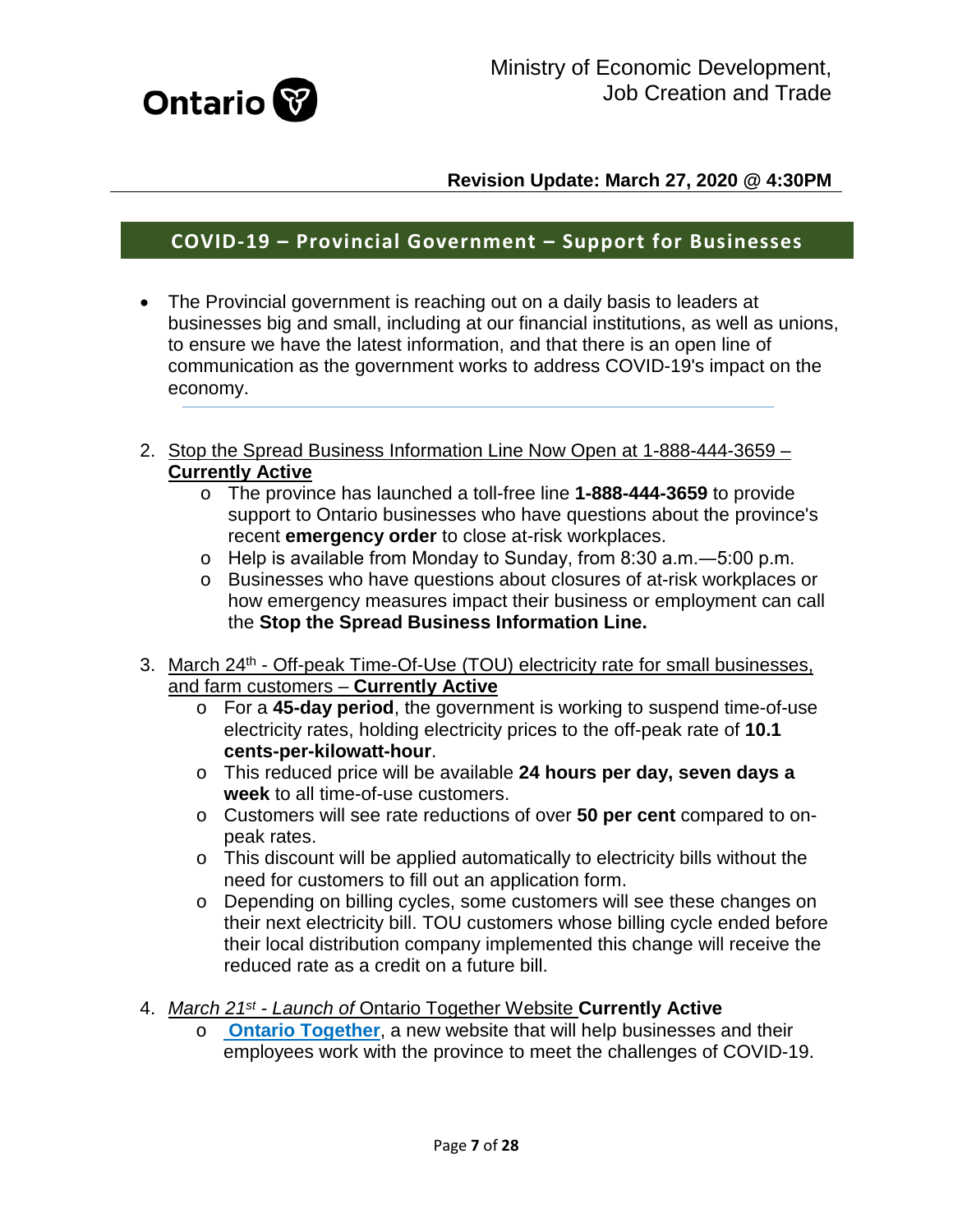

- o The website will identify the province's supply challenges and solicit ideas and advice from Ontario's business and manufacturing communities on how the government can work together to meet the need.
- o Through the portal, companies will be able to submit proposals for the government to procure required goods and services and share creative solutions quickly.
- o [https://www.ontario.ca/page/how-your-organization-can-help-fight](https://www.ontario.ca/page/how-your-organization-can-help-fight-coronavirus)[coronavirus](https://www.ontario.ca/page/how-your-organization-can-help-fight-coronavirus)
- <span id="page-7-0"></span>5. *March 19th - Municipal Emergency Act, 2020* - Supply Chain - Temporary Changes to Municipal Noise By-Laws: **Currently Active** 
	- o The new legislation ensures that for the near future, the delivery of goods to Ontario's businesses and consumers isn't impacted by municipal noise bylaws that may unintentionally be impeding such deliveries when they are most urgently needed.
	- o The new legislation will waive local noise by-laws allowing delivery trucks to operate overnight.
	- o These temporary changes will allow businesses to transfer goods between their warehouses and retail stores 24 hours a day, seven days a week.
- <span id="page-7-1"></span>6. March 19<sup>th</sup> - Commercial Vehicles - Extension of validation Periods for Driver, Vehicle and Carrier Products: **Currently Active**
	- o New regulations include extensions for driver licences, licence plate validation, Ontario Photo Cards, and **Commercial Vehicle Operator Registration certificates**, among others.
	- o The Ministry of Transportation is also automatically extending the due dates for medical or vision reports
	- o This extension will be in place until such time that, based on the advice of Ontario's Chief Medical Officer of Health and public health officials, the current situation improves.

# **COVID-19 – Provincial Government – Support for Individuals**

<span id="page-7-2"></span>• The Province is working with partners across the healthcare system, from public health to hospitals and community care, to do everything possible to contain the virus and ensure that the system is prepared to respond to any scenario.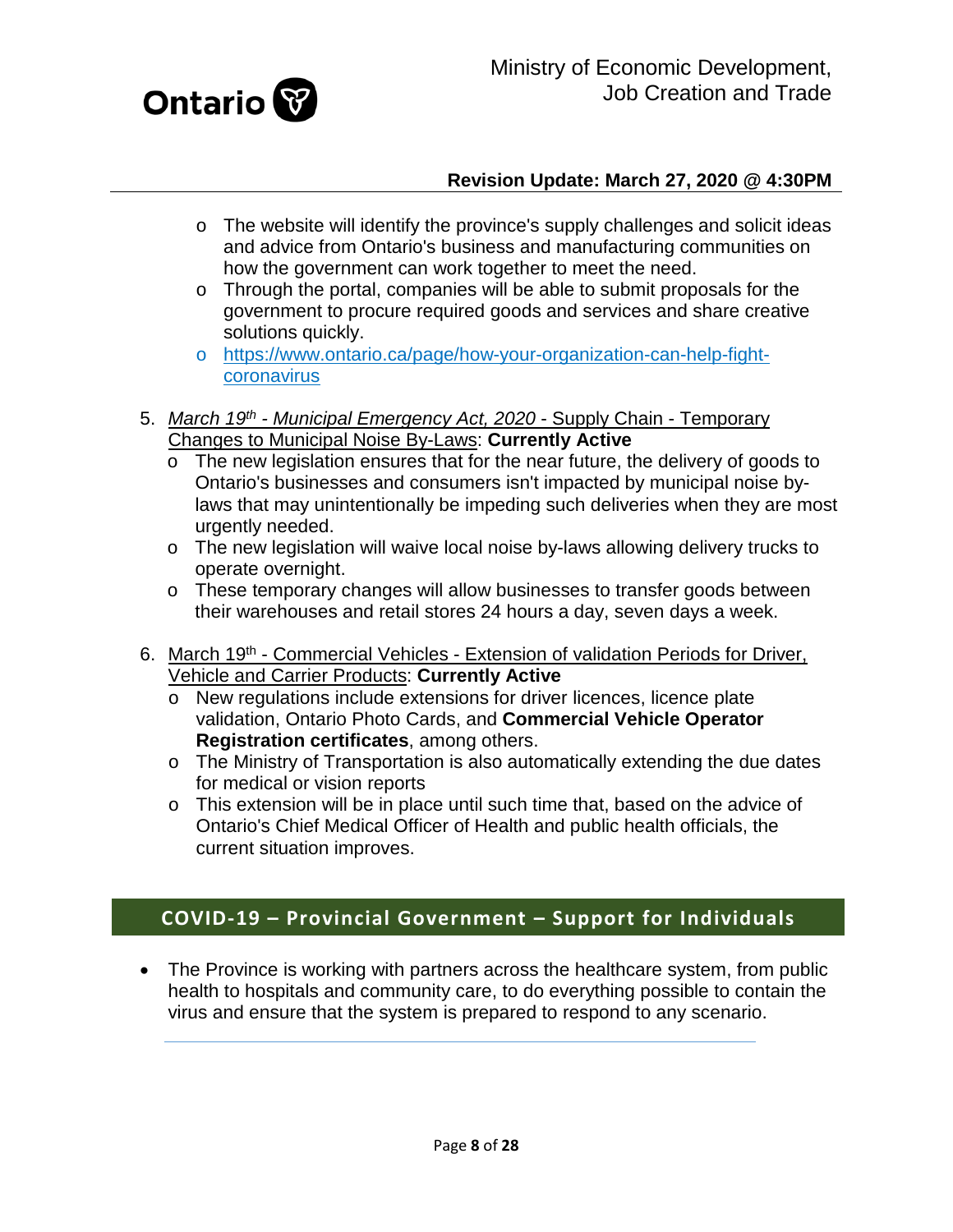

- 7. March 24<sup>th</sup> Off-peak Time-Of-Use (TOU) electricity rate for families and residential customers– **Currently Active**
	- o For a **45-day period**, the government is working to suspend time-of-use electricity rates, holding electricity prices to the off-peak rate of **10.1 cents-per-kilowatt-hour**.
	- o This reduced price will be available **24 hours per day, seven days a week** to all time-of-use customers.
	- o Customers will see rate reductions of over **50 per cent** compared to onpeak rates.
	- o This discount will be applied automatically to electricity bills without the need for customers to fill out an application form.
	- o Depending on billing cycles, some customers will see these changes on their next electricity bill. TOU customers whose billing cycle ended before their local distribution company implemented this change will receive the reduced rate as a credit on a future bill.
- <span id="page-8-0"></span>8. March 23<sup>rd</sup> - Ontario Closing At-Risk Workplaces to Protect Health and Safety **Currently Active**
	- o Ontario government will be ordering at-risk workplaces to close-down, while encouraging businesses to explore opportunities to continue operations through work-from-home and innovative business models
	- o At-risk workplaces will be ordered to close by 11:59 p.m. on Tuesday, March 24th and where possible, take the necessary measures so staff can work from home allowing operations to continue.
	- o This closure will be in effect for 14 days with the possibility of extending this order as the situation evolves.
	- o List of essential workplaces that will remain open:<br>1. https://www.ontario.ca/page/list-essential-
		- I. [https://www.ontario.ca/page/list-essential](https://www.ontario.ca/page/list-essential-workplaces?_ga=2.37792678.408296183.1584988026-960649370.1584550156)workplaces? ga=2.37792678.408296183.1584988026-[960649370.1584550156](https://www.ontario.ca/page/list-essential-workplaces?_ga=2.37792678.408296183.1584988026-960649370.1584550156)
- <span id="page-8-1"></span>9. March 23rd - \$200 million in social services relief funding - **Currently Active**
	- o The Ontario government is providing **\$200 million** in social services relief funding to help protect the health and safety of the province's most vulnerable people.
	- o The province will be providing municipalities and organizations that administer social services with funding to support them in their response to COVID-19.
	- o The funding will help municipalities and social service providers such as shelters, food banks, emergency services, charities and non-profits continue to deliver their critical services, hire additional staff, and find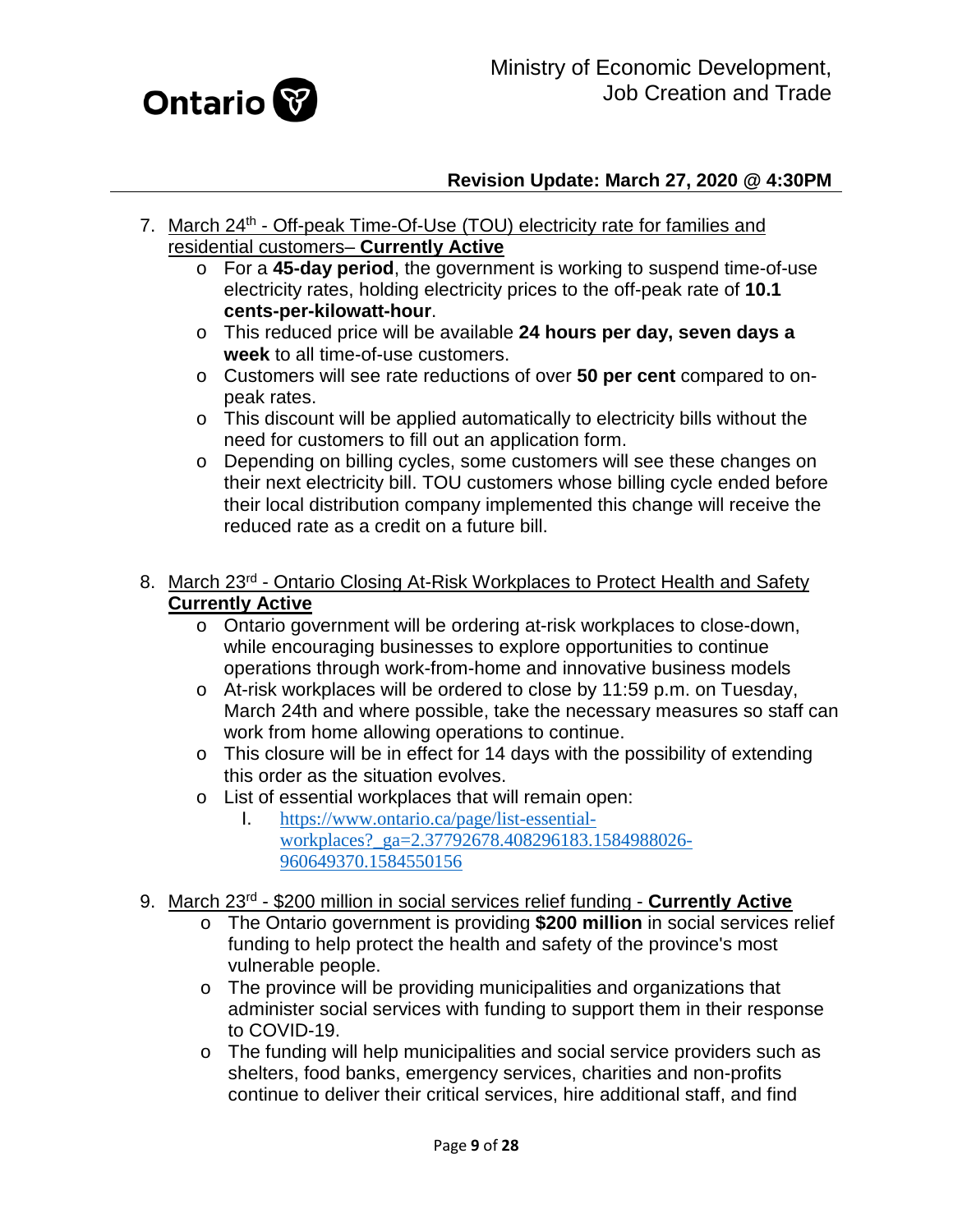

ways to promote social distancing and self-isolation to keep clients safe and healthy.

- o The funding will also help individuals who do not qualify for emergency financial supports under federal programs.
- o The government is putting in place an expanded Emergency Assistance program administered through Ontario Works (OW) to cover these individuals' needs such as food, rent, informal childcare, and services.
- <span id="page-9-0"></span>10.March 22nd - Ontario to Open Select Child Care Centres across the Province
	- o In order to support health care and frontline workers during this COVID-19 outbreak, Ontario plans to exempt certain child care centres from the order to close all licensed child care centres.
	- o Health care and other frontline workers, including doctors, nurses, paramedics, firefighters, police, and correctional officers, will be able to access safe, local emergency child care.
	- o Once emergency child care centres open, a list of locations will be made available on [ontario.ca/coronavirus.](http://www.ontario.ca/coronavirus?_ga=2.91567450.1996799419.1584986608-1305037528.1580157468)
- <span id="page-9-1"></span>11. March  $20<sup>th</sup>$  - Ontario is waiving the three-month waiting period for Ontario Health Insurance Plan (OHIP) coverage
	- o Additionally, the province will cover the cost of COVID-19 services for uninsured people who do not meet the criteria for OHIP coverage.

#### <span id="page-9-2"></span>12. March 20<sup>th</sup> - Province Launches First Phase of the Learn at Home Portal: **Currently Active**

- o Launch of the first phase of [Learn at Home,](https://www.ontario.ca/page/learn-at-home?_ga=2.104073862.780307966.1584385273-1305037528.1580157468) a new online portal that will provide resources for families so students can continue their education while schools are closed due to the ongoing COVID-19 situation.
- o Learn at Home offers all students high-quality, made-in-Ontario math and literacy resources, created by Ontario-certified educators, in both English and French.
- o The at-home activities offered provide quick and easy access to some of Ontario's best online **kindergarten to grade 12** learning resources produced by Ontario College of Teachers (OCT) Educators.
- o For students who do not have access to a computer, work is underway, in conjunction with school boards, to provide the necessary technology to everyone who needs it.
- o Ontario public schools will be closed from **March 14 through to April 5, 2020** to contain the spread of COVID-19. Similarly, private schools and licensed child care centres will also be closed until **April 5, 2020**.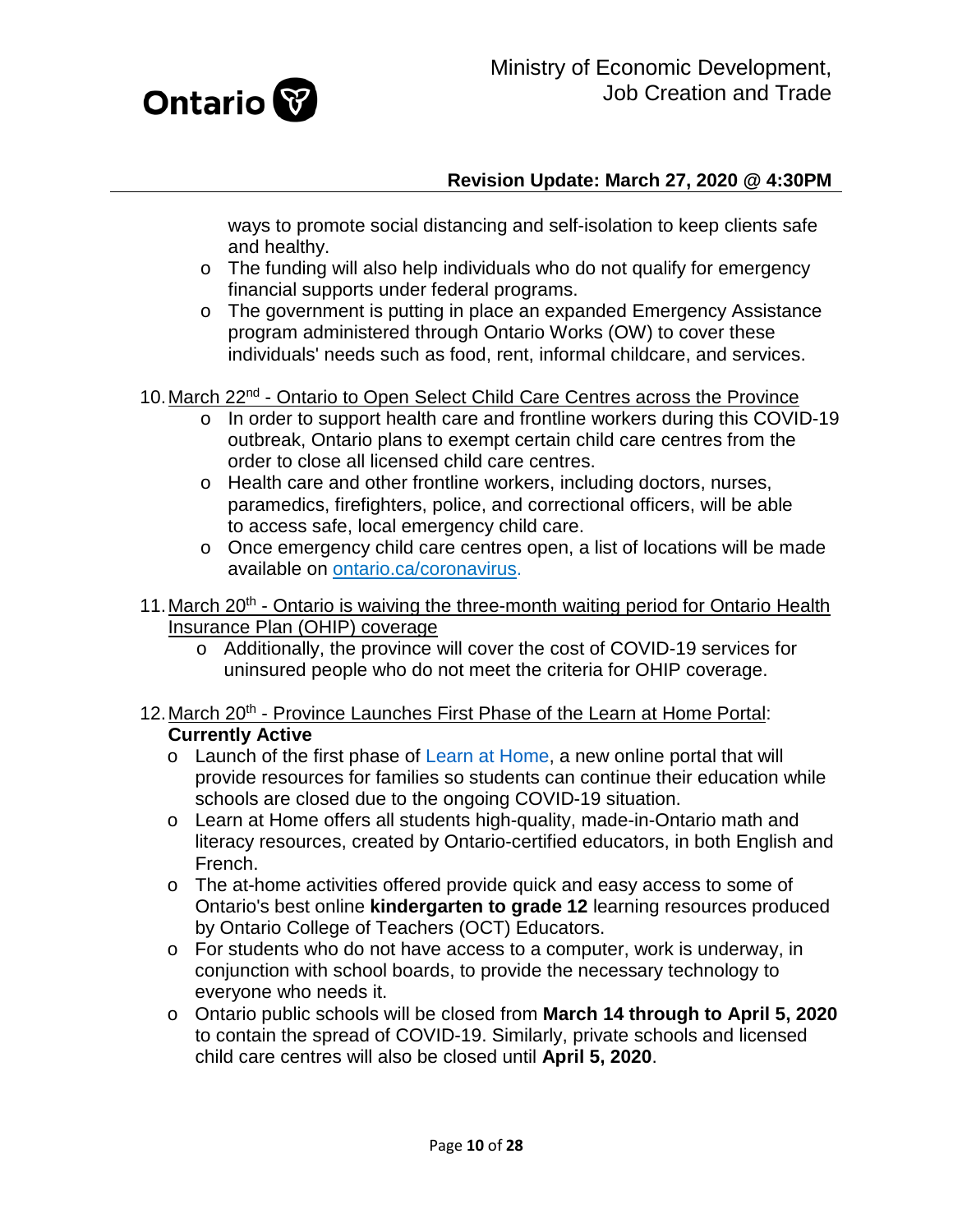

- <span id="page-10-0"></span>13. March 19<sup>th</sup> - Extension of validation Periods for Driver, Vehicle and Carrier Products, Services and Health Cards: **Currently Active**
	- o Ministry of Transportation and Ministry of Health, in cooperation with the Ministry of Government and Consumer Services and ServiceOntario, is extending the validity period of driving products, services and health cards.
	- o These changes reduce the need for in-person visits to ServiceOntario, International Registration Plan offices and DriveTest centres during the COVID-19 outbreak, helping to promote social distancing and contain the spread of the virus.
	- $\circ$  These new regulations include extensions for driver licences, licence plate validation, Ontario Photo Cards, and Commercial Vehicle Operator Registration certificates, among others.
	- o Expiring and expired health cards will continue to provide access to health services.
	- o The Ministry of Transportation is also automatically extending the due dates for medical or vision reports
	- o This extension will be in place until such time that, based on the advice of Ontario's Chief Medical Officer of Health and public health officials, the current situation improves.
- <span id="page-10-1"></span>14. March 17<sup>th</sup> - Ontario's First Stage of the COVID-19 Emergency Relief Fund: **Effective Immediately - Supporting Legislation to Follow**
	- o Ontario is investing up to **\$304 million** to enhance the province's response to COVID-19 by providing the following:
		- I. **\$100 million for increased capacity in hospitals** to assist with the effective treatment of COVID-19 patients both in critical care and medicine beds.
		- II. **\$50 million for more testing and screening through public health**, including additional funding to support extraordinary costs incurred to monitor, detect and contain COVID-19 in the province. This includes contact tracing, increased laboratory testing capacity and home testing.
		- III. **\$50 million to further protect frontline workers, first responders and patients** by increasing the supply of personal protective equipment and other critical supplies and equipment to protect them.
		- IV. **\$25 million to support frontline workers** working in COVID-19 assessment centres, including the creation of a new fund to provide respite care, child care services and other supports as they are needed.
		- V. **\$50 million for long-term care homes** to support 24/7 screening, additional staffing to support infection control and additional supplies.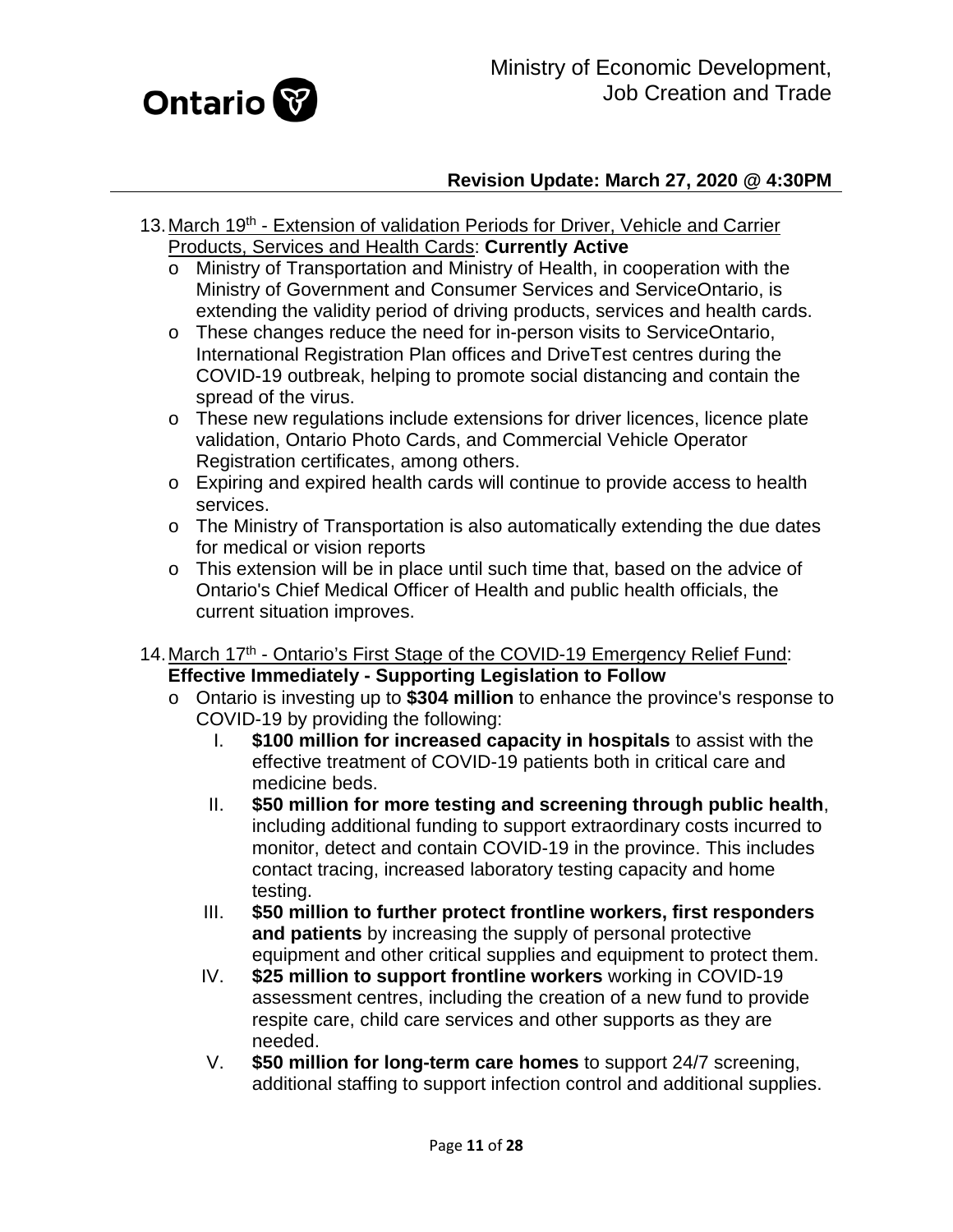

- VI. **\$20 million for residential facilities in developmental services, gender-based services and protective care for children and youth** to support additional staffing, respite for caregivers impacted by school closures, personal protective equipment and supplies and transportation costs to minimize client exposure and to support social distancing, as well as additional cleaning costs.
- VII. **\$5 million to protect seniors in retirement homes** through increased infection control and active screening procedures.
- VIII. **\$4 million for Indigenous communities** to support transportation costs for health care professionals and the distribution of critical supplies.
- <span id="page-11-0"></span>15. March 16<sup>th</sup> - Job Protection for Workers during the COVID-19 Pandemic: **Effective Immediately - Supporting Legislation to Follow**
	- o To protect Ontario's workers during the COIVD-19 pandemic, the province is introducing legislation to protect Ontario's workers.
	- o *The Employment Standards Amendment Act (Infectious Disease Emergencies), 2020, provides job-protected leave for employees unable to work for the following reasons*:
		- i. The employee is under medical investigation, supervision or treatment for COVID-19.
		- ii. The employee is acting in accordance with an order under the Health Protection and Promotion Act.
		- iii. The employee is in isolation or quarantine in accordance with public health information or direction.
		- iv. The employer directs the employee not to work due to a concern that COVID-19 could be spread in the workplace.
		- v. The employee needs to provide care to a person for a reason related to COVID-19 such as a school or day-care closure.
		- vi. The employee is prevented from returning to Ontario because of travel restrictions.
	- o The legislation makes it clear that an employee is not be required to provide a medical note if they take the leave.
	- o The measures are retroactive to January 25, 2020, the date that the first presumptive COVID-19 case was confirmed in Ontario.
	- o Many workers will be eligible for Employment Insurance sickness benefits.
	- o The legislation does not apply to people in sectors that fall under federal jurisdiction, including employees working for banks, airports, inter-provincial and international rail, and federal crown corporations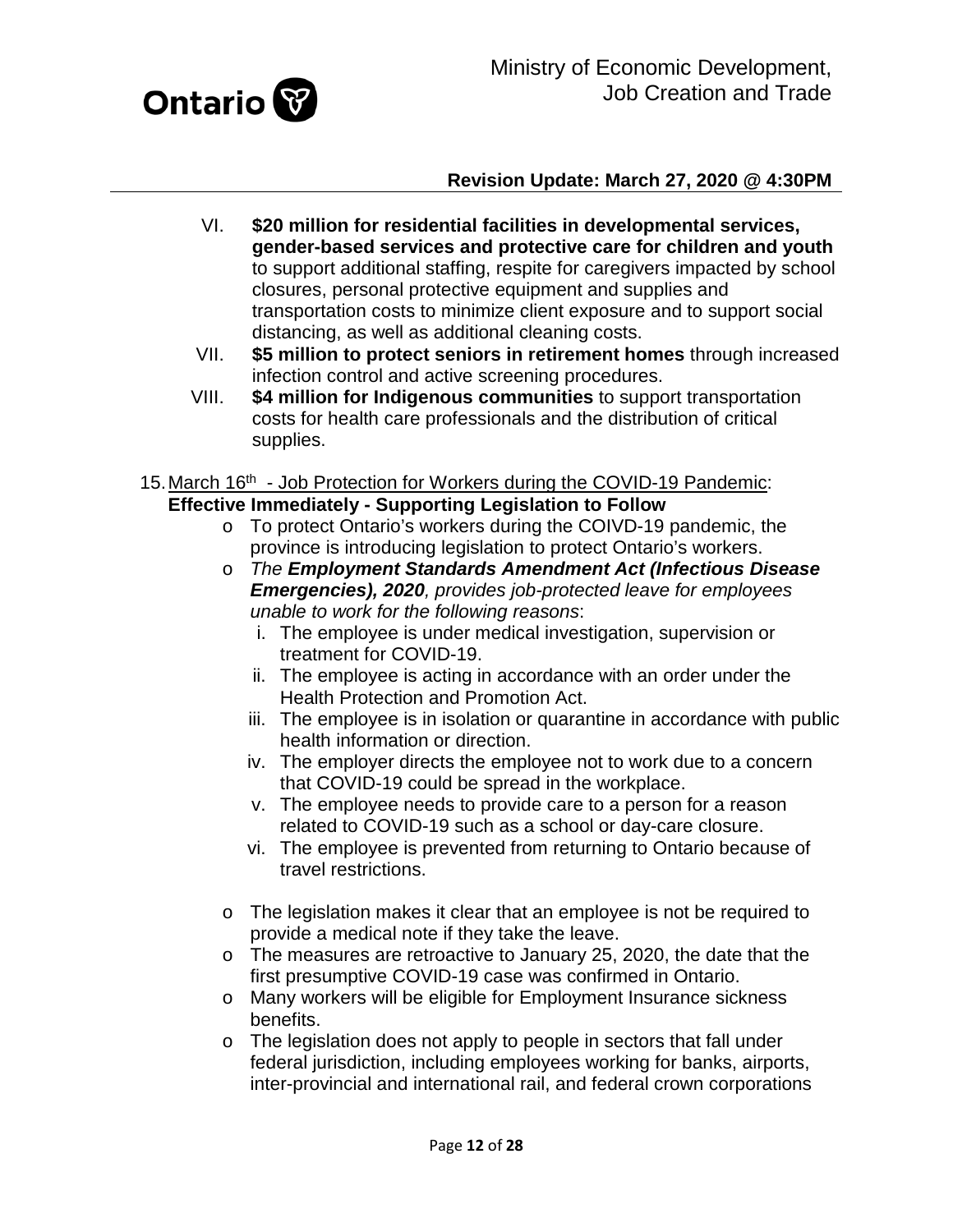

#### <span id="page-12-0"></span>16.March 16th - Additional Support for Ontario Residents: **Currently Active**

- o The Province is reviewing current access and eligibility to emergency assistance which is available through the Ontario Works (OW) program to support individuals who are impacted by the coronavirus and who are not able to meet their basic living expenses.
- o The Province has halted new evictions, and postponed enforcement of eviction orders in order to protect Ontario residents affected by the COVID-19 pandemic.

# **COVID-19 – Federal Government -Support for Businesses**

As the pandemic situation is still evolving, new programs and supports may be announced in the future.

Website highlighting useful resources for businesses:

[https://www.tradecommissioner.gc.ca/campaign-campagne/ressources-entreprises-](https://www.tradecommissioner.gc.ca/campaign-campagne/ressources-entreprises-COVID-19-business-resources.aspx?lang=eng)[COVID-19-business-resources.aspx?lang=eng](https://www.tradecommissioner.gc.ca/campaign-campagne/ressources-entreprises-COVID-19-business-resources.aspx?lang=eng)

- <span id="page-12-1"></span>17. March 27<sup>th</sup> – Deferral of all Goods and Services Tax/Harmonized Sales Tax & customs duties owed for imports - **Effective immediately, through existing authorities**
	- o Allow businesses, including self-employed individuals, to defer all Goods and Services Tax/Harmonized Sales Tax (**GST/HST**) payments until **June 2020**, as well as **customs duties owed for imports**.
	- o Equivalent of providing up to **\$30 billion** in interest-free loans to Canadian businesses.
	- o Generally, apply to remittances that become due in March, April, and May.
	- o Amounts would normally have been due to the Canada Revenue Agency and the Canada Border Services Agency as early as the end of this month.

18. March 27<sup>th</sup> - Small and Medium-sized Enterprise Loan

- <span id="page-12-2"></span>o Will enable up to **\$40 billion** in lending, supported through **Export Development Canada** and **Business Development Bank**.
- o Intended for small and medium-sized companies that require greater help to meet their operational cash flow requirements.
- o Guaranteed loans for small businesses when they visit their financial institutions to help weather the impacts of COVID-19.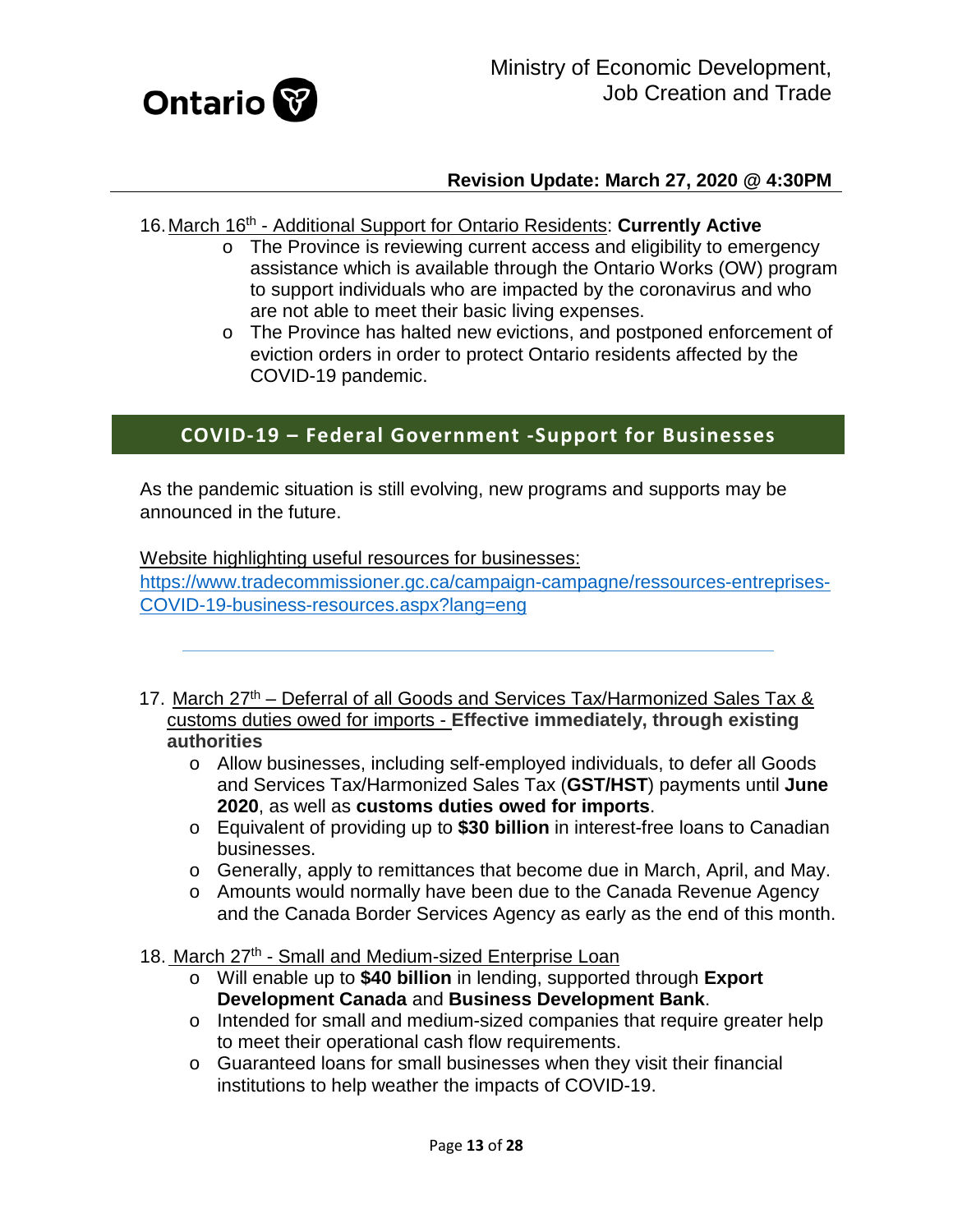

- i. [https://www.canada.ca/en/department](https://www.canada.ca/en/department-finance/news/2020/03/additional-support-for-canadian-businesses-from-the-economic-impact-of-covid-19.html)[finance/news/2020/03/additional-support-for-canadian-businesses](https://www.canada.ca/en/department-finance/news/2020/03/additional-support-for-canadian-businesses-from-the-economic-impact-of-covid-19.html)[from-the-economic-impact-of-covid-19.html](https://www.canada.ca/en/department-finance/news/2020/03/additional-support-for-canadian-businesses-from-the-economic-impact-of-covid-19.html)
- o *The new Small and Medium-sized Enterprise Loan and Guarantee program will operate as follows:*
	- i. **Export Development Canada** will provide guarantees to financial institutions so that they can issue new operating credit and cash flow term loans of up to **\$6.25 million** to small and medium-sized businesses.
		- 1. These loans will be 80 per cent guaranteed by Export Development Canada, to be **repaid within one year**.
		- 2. The program cap for this new loan program will be a total of **\$20 billion** for export sector and domestic companies.
	- ii. Small and medium-sized businesses can also get support through a new **Co-Lending Program** that will bring the **Business Development Bank of Canada** together with **financial institutions** to co-lend term loans to these businesses for their operational cash flow requirements.
		- 1. Eligible businesses may obtain incremental credit amounts of up to **\$6.25 million** through the program, which will be risk-shared at 80 per cent between the Business Development Bank of Canada and the financial institutions.
		- 2. Eligible financial institutions will conduct the underwriting and funding directly for customers.
		- 3. The potential for lending for this program will be **\$20 billion.**
- <span id="page-13-0"></span>19. March 27<sup>th</sup> – \$40,000 Business Loans - Canada Emergency Business Account
	- o Will allow for **interest-free loans** in the form of lines of credit of up to **\$40,000** to businesses with payrolls of less than **\$1 million**.
	- o To qualify, these organizations will need to demonstrate they paid between **\$50,000 to \$1 million in total payroll in 2019**.
	- o Repaying the balance of the loan on or before December 31, 2022 will result in **loan forgiveness of 25 percent (up to \$10,000)**.
	- o Small businesses and not-for-profits should contact their financial institution to apply for these loans.
	- o Program will provide up to **\$25 billion** to eligible **financial institutions** so they can provide interest-free loans to small businesses.
	- $\circ$  These loans guaranteed and funded by the Government of Canada will ensure that small businesses have access to the capital.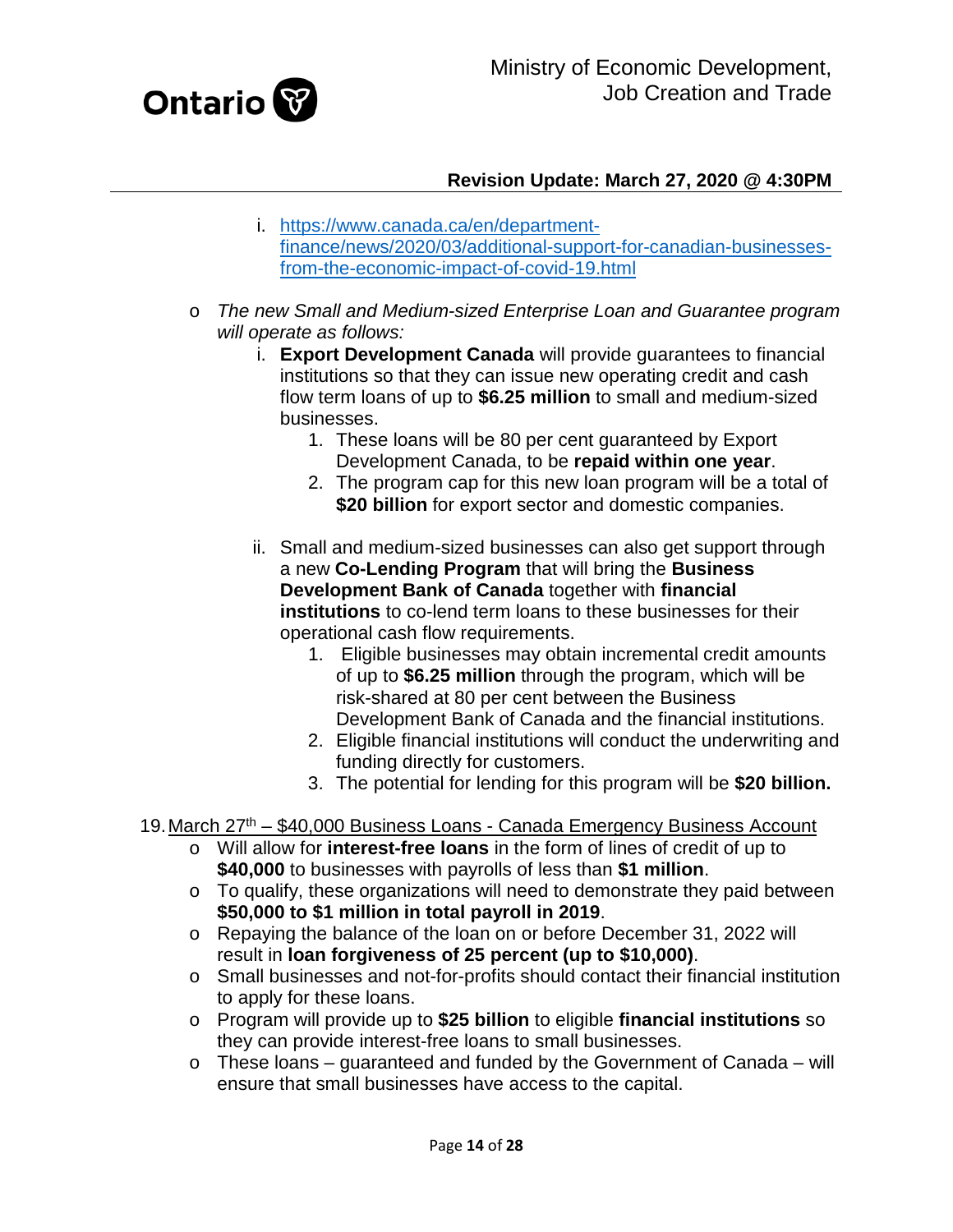

- <span id="page-14-0"></span>20.March 27th - Small Businesses 75% Wage Subsidy: **Details to be shared before the end of the month**
	- o To support businesses that are facing revenue losses and to help prevent lay-offs, the government is proposing to provide eligible small employers a temporary wage subsidy.
	- o **75%** wage subsidy for qualifying businesses, for up to **3 months**, retroactive to **March 15, 2020**.
	- $\circ$  Previous wage subsidy (announced March 18<sup>th</sup>) was slated to be 10%
	- o More details on eligibility criteria will start with the impact of COVID-19 on sales and will be shared before the end of the month.
- <span id="page-14-1"></span>21. March 27<sup>th</sup> – Bank of Canada – Additional Announcements
	- o The central bank lowered its policy rate to **0.25%.**
	- o Launched the **Commercial Paper Purchase Program (CPPP)** which will help to alleviate strains in short-term funding markets and thereby preserve a key source of funding for businesses.
		- i. For the next 12 months, the Bank will conduct primary and secondary market purchases of Commercial Paper (CP), including asset-backed CP, issued by Canadian firms, municipalities and provincial agencies with an outstanding CP program.
		- ii. The start date of the program and additional details will be announced next week.
	- o The Bank will begin acquiring **Government of Canada securities** in the secondary market.
		- i. Purchases will begin with a minimum of **\$5 billion per week**, across the yield curve.
		- ii. The program will be adjusted as conditions warrant but will continue until the economic recovery is well underway.
		- iii. Effective start date is 1 April 2020.
		- iv. The Bank will announce specific operational details ahead of each week's operations through its regular Call for Tenders process.

#### <span id="page-14-2"></span>22.March 25th - \$107 billion COVID-19 Economic Aid Package: **Currently Active**

- o Previously \$82 Billion Package **now expanded**
- o **NEW LEGISLATION PASSED March 25th** Funding will boost access to employment insurance and other programs that will flow money to workers and businesses in need.
- o Ottawa has now budgeted for **\$52 billion** in direct support payments and **\$55 billion** in tax deferrals.
- <span id="page-14-3"></span>23. March 23<sup>rd</sup> - \$275 million for coronavirus research and medical countermeasures o Part of the \$1 billion COVID-19 Response Fund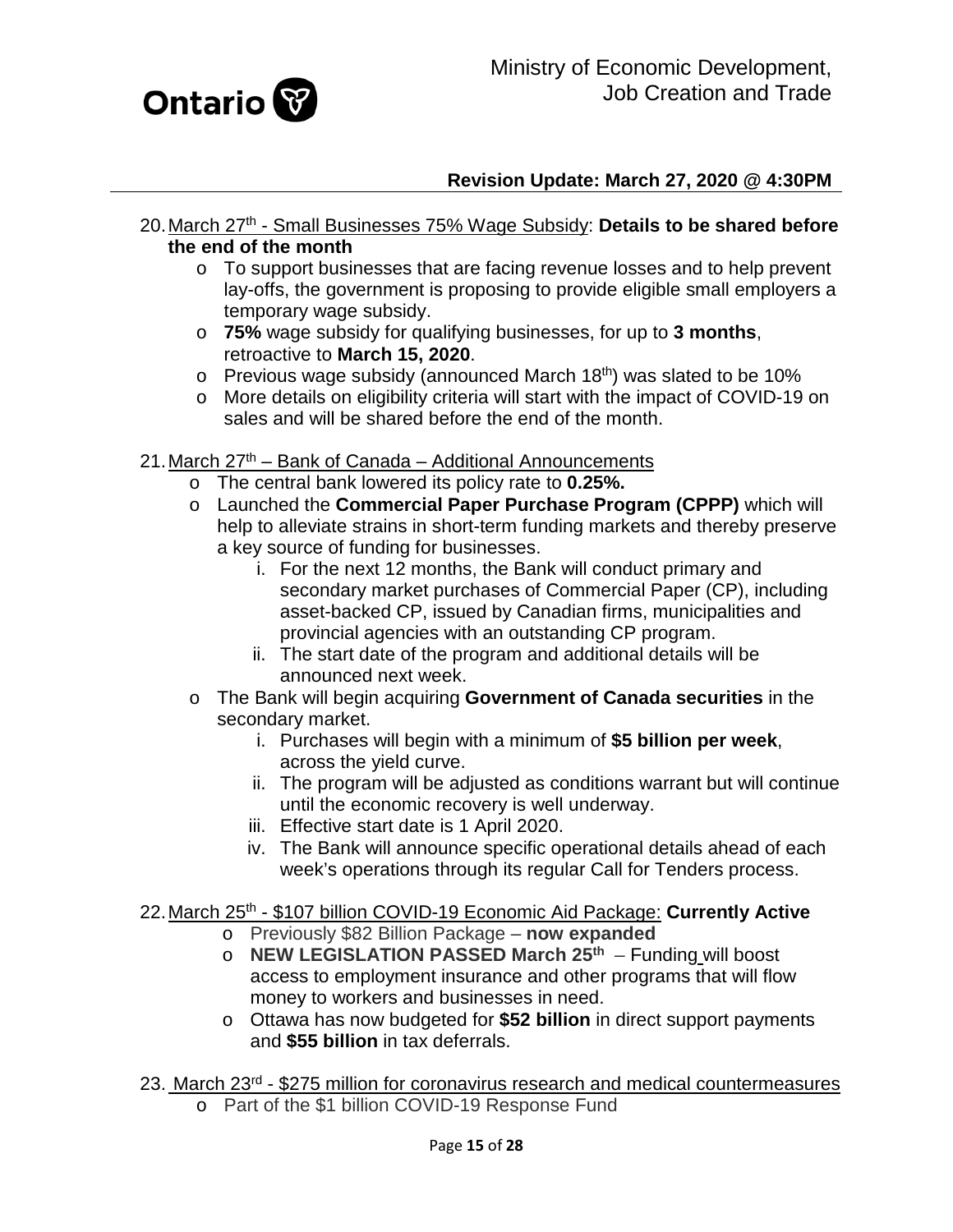

- o The funding will be used to advance projects that are already underway by university researchers and others to respond to COVID-19, and ensure domestic supply of potential vaccines.
- o **\$192 million** in new projects that will be prioritized under the new Strategic Innovation Fund COVID-19 stream to deliver direct support to Canadian companies for large-scale projects.
- o Government of Canada is now providing [\\$52 million in funding for 96](https://www.canada.ca/en/institutes-health-research/news/2020/03/government-of-canada-funds-49-additional-covid-19-research-projects.html)  [research projects.](https://www.canada.ca/en/institutes-health-research/news/2020/03/government-of-canada-funds-49-additional-covid-19-research-projects.html)
- <span id="page-15-0"></span>24. March 23<sup>rd</sup> - \$5 billion in lending capacity to producers, agribusinesses, and food processors
	- o Farm Credit Canada will receive support from the Government of Canada
	- o This will offer increased flexibility to farmers who face cashflow issues and to processors who are impacted by lost sales, helping them remain financially strong during this difficult time.
	- o All eligible farmers who have an outstanding Advance Payments Program (APP) loan due on or before April 30 will receive a Stay of Default, allowing them an additional six months to repay the loan.
	- o This important measure, which represents **\$173 million** in deferred loans, will help keep more money in farmers' pockets during these critical months.
	- o <https://www.fcc-fac.ca/en/covid-19.html>

#### <span id="page-15-1"></span>25. March 20<sup>th</sup> - Plan to Mobilize Industry to fight COVID-19

- o The **Plan to Mobilize Industry to fight COVID-19** directly supports businesses to rapidly scale up production or re-tool their manufacturing lines to develop products made in Canada that will help in the fight against COVID-19.
- o Firms which answer yes to the following, should contact the email below:
	- I. You manufacture in Canada and/or have ready access to necessary inputs through your supply chain.
	- II. You have equipment or facilities that can be rapidly re-tooled to meet medical needs, including for personal protective equipment (PPE) such as gloves, masks and surgical gowns; sanitizers; wipes; ventilators; and other medical equipment and supplies.
	- III. You have skilled workers who are able to respond and who could be available for work in the current circumstances.
- o Please send a short summary of your offer to [ic.mid](mailto:ic.mid-dim.ic@canada.ca)[dim.ic@canada.ca.](mailto:ic.mid-dim.ic@canada.ca)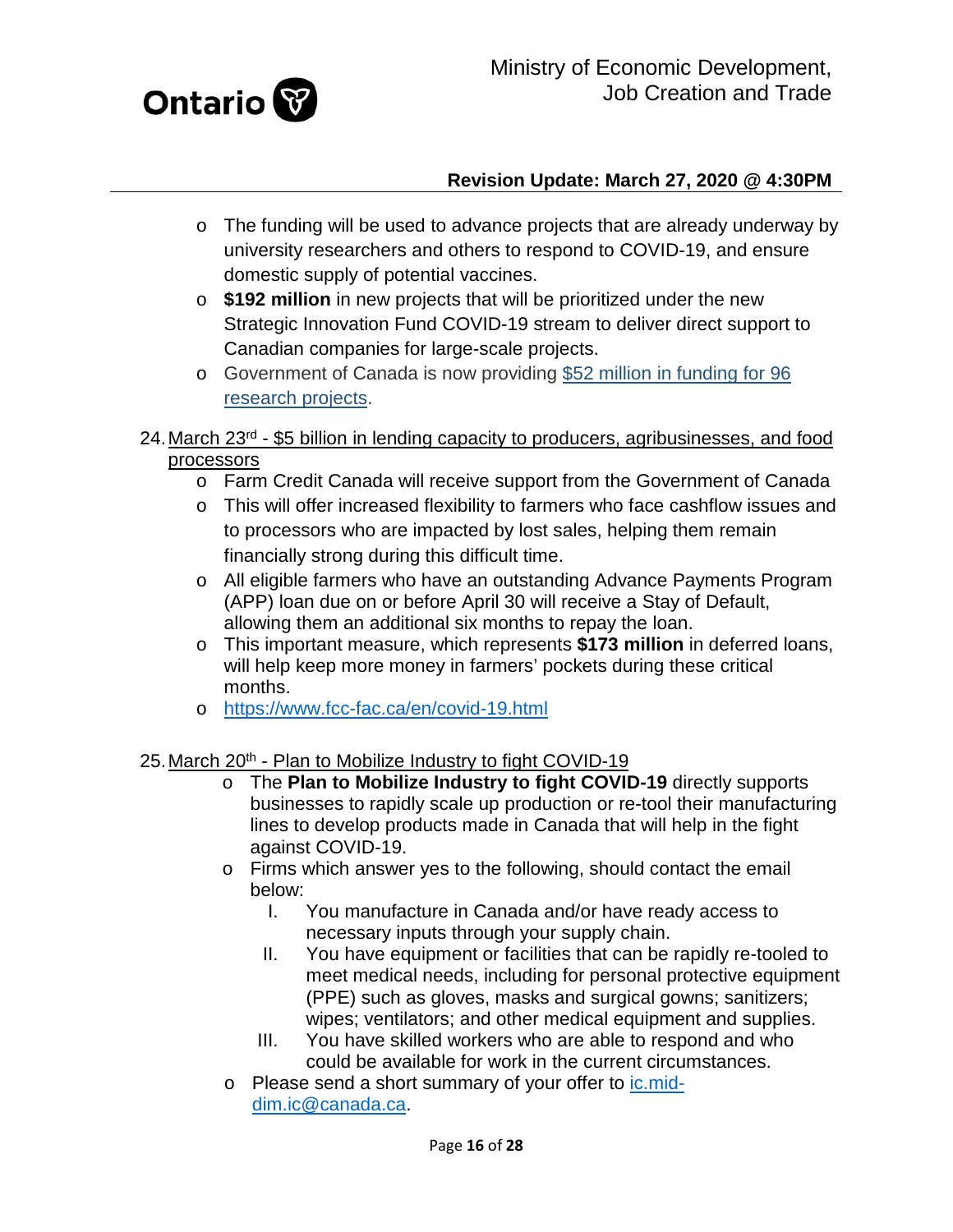

- <span id="page-16-0"></span>26.*The Pandemic Response Challenge Program*: National Research Council of Canada – **Currently Active**
	- o This national vehicle will convene the best Canadian and international researchers from academia and **small and medium-sized businesses** to collectively accelerate R&D to address specific COVID-19 gaps and challenges as identified by Canadian health experts.
	- o The NRC will receive **\$15M** to form dedicated teams to address challenges.
	- o The Pandemic Response Challenge Program is currently structured around **3 main research areas:**
		- Rapid detection and diagnosis
		- II. Therapeutics and vaccine development and
		- III. Digital health
	- o Researchers at Canadian and international universities, government departments, colleges, and highly innovative firms with relevant expertise can now register their interest to work with us on these challenges by clicking the Register button below.
		- I. [https://nrc.canada.ca/en/research-development/research](https://nrc.canada.ca/en/research-development/research-collaboration/programs/expression-interest-challenge-program-collaboration)[collaboration/programs/expression-interest-challenge-program](https://nrc.canada.ca/en/research-development/research-collaboration/programs/expression-interest-challenge-program-collaboration)[collaboration](https://nrc.canada.ca/en/research-development/research-collaboration/programs/expression-interest-challenge-program-collaboration)
- <span id="page-16-1"></span>27. March 20<sup>th</sup> - National Research Council of Canada (NRC) - COVID-19 Challenge Program – **Currently Active**
	- o **COVID-19 Challenge Program:** This program will post challenges seeking **near-to-market** solutions from small and medium-sized businesses (fewer than 500 staff) that need financial support from the National Research Council of Canada Industrial Research Assistance Program (NRC IRAP) to refine and sell their product or solution to meet a COVID-19 related need.
	- o NRC IRAP has been tasked by the Government of Canada to work with Canadian industry to address a range of medium-term Public Health Agency of Canada and Health Canada needs, including:
		- i. Personal protective equipment
		- ii. Sanitization
		- iii. Diagnostic and testing
		- iv. Therapeutics
		- v. Disease tracking technology
		- vi. [https://nrc.canada.ca/en/research-development/research](https://nrc.canada.ca/en/research-development/research-collaboration/nrc-covid-19-response)[collaboration/nrc-covid-19-response](https://nrc.canada.ca/en/research-development/research-collaboration/nrc-covid-19-response)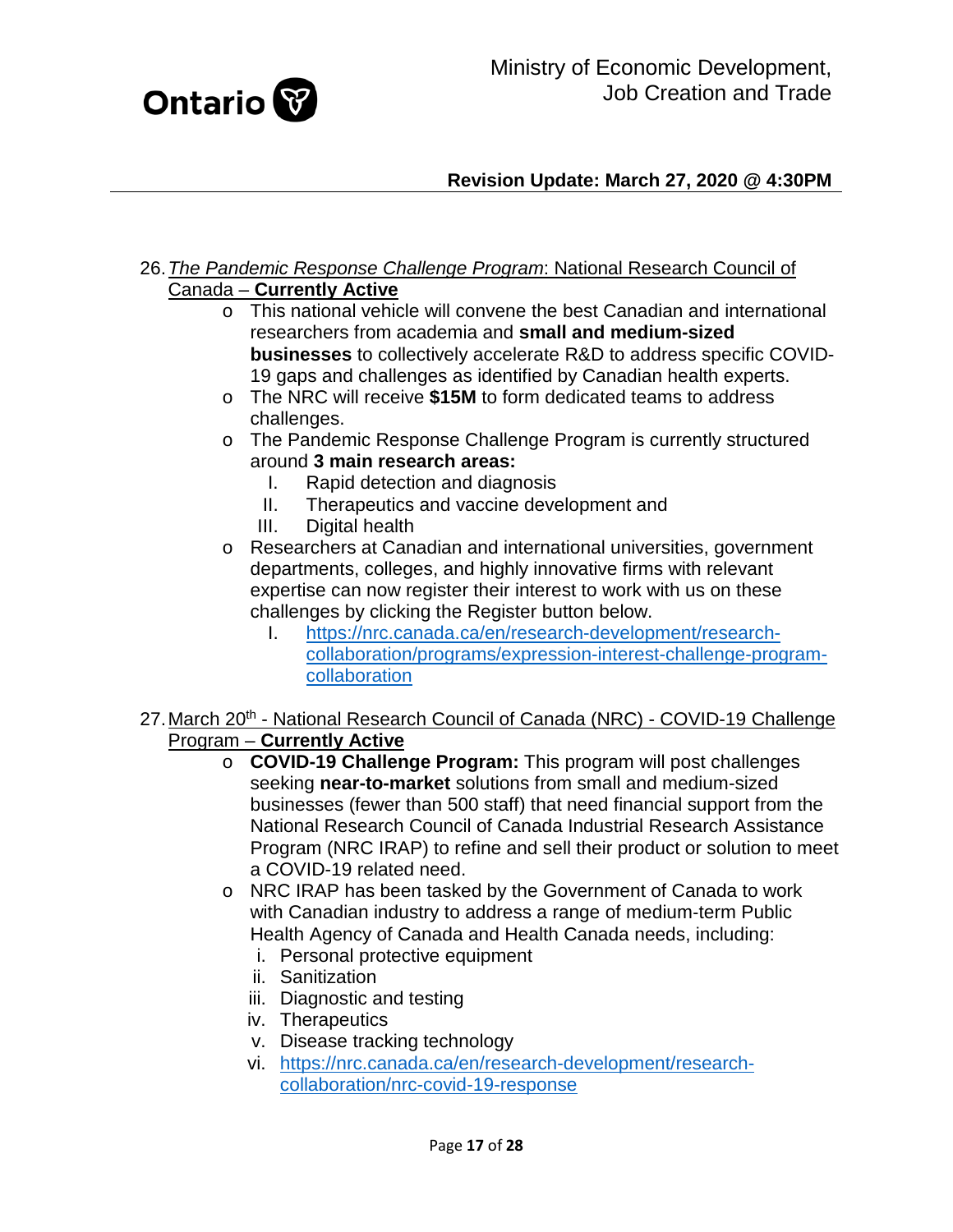

- o Companies with promising technology relevant to the COVID-19 challenges can **register their technology** or product by clicking on the Register button below.
	- I. [https://nrc.canada.ca/en/support-technology-innovation/covid-](https://nrc.canada.ca/en/support-technology-innovation/covid-19-national-research-council-industrial-research-assistance-program)[19-national-research-council-industrial-research-assistance](https://nrc.canada.ca/en/support-technology-innovation/covid-19-national-research-council-industrial-research-assistance-program)[program](https://nrc.canada.ca/en/support-technology-innovation/covid-19-national-research-council-industrial-research-assistance-program)
- o Additionally, a **\$15 million** investment will fund the certification of the NRC Biomanufacturing facility in Montreal, for Good Manufacturing Practices compliance, and will enable production of material that will be used in humans, particularly for vaccines or therapeutics.

#### <span id="page-17-0"></span>28. March 18th - Deferral of Income Tax: **Currently Active**

- o Allows all businesses to defer, until September 1, 2020, the payment of any income tax amounts that become owing on or after March 18<sup>th</sup> and before September 2020.
- o This means you will not be assessed any penalties or interest if your balance due is paid by September 1, 2020.
- o The due date for filing individual tax returns has been extended to June 1, 2020.
- o Taxpayers will have until August 31, 2020 to pay any 2019 income tax amounts owed.
- o This relief would apply to tax balances due, as well as instalments, under Part I of the *Income Tax Act*.
- o No interest or penalties will accumulate on these amounts during this period. This measure will result in businesses having more money available during this period.
- o [https://www.canada.ca/en/revenue-agency/campaigns/covid-19](https://www.canada.ca/en/revenue-agency/campaigns/covid-19-update.html) [update.html](https://www.canada.ca/en/revenue-agency/campaigns/covid-19-update.html)

#### <span id="page-17-1"></span>29.March 18th - Small Businesses 10% Wage Subsidy: **Effective Immediately - Supporting Legislation to Follow**

- $\circ$  To support businesses that are facing revenue losses and to help prevent lay-offs, the government is proposing to provide eligible small employers a temporary wage subsidy for a period of three months.
- o The subsidy will be equal to **10%** of remuneration paid during that period, up to a maximum subsidy of **\$1,375 per employee** and \$25,000 per employer.
- o Businesses will be able to benefit immediately from this support by reducing their remittances of income tax withheld on their employees' remuneration.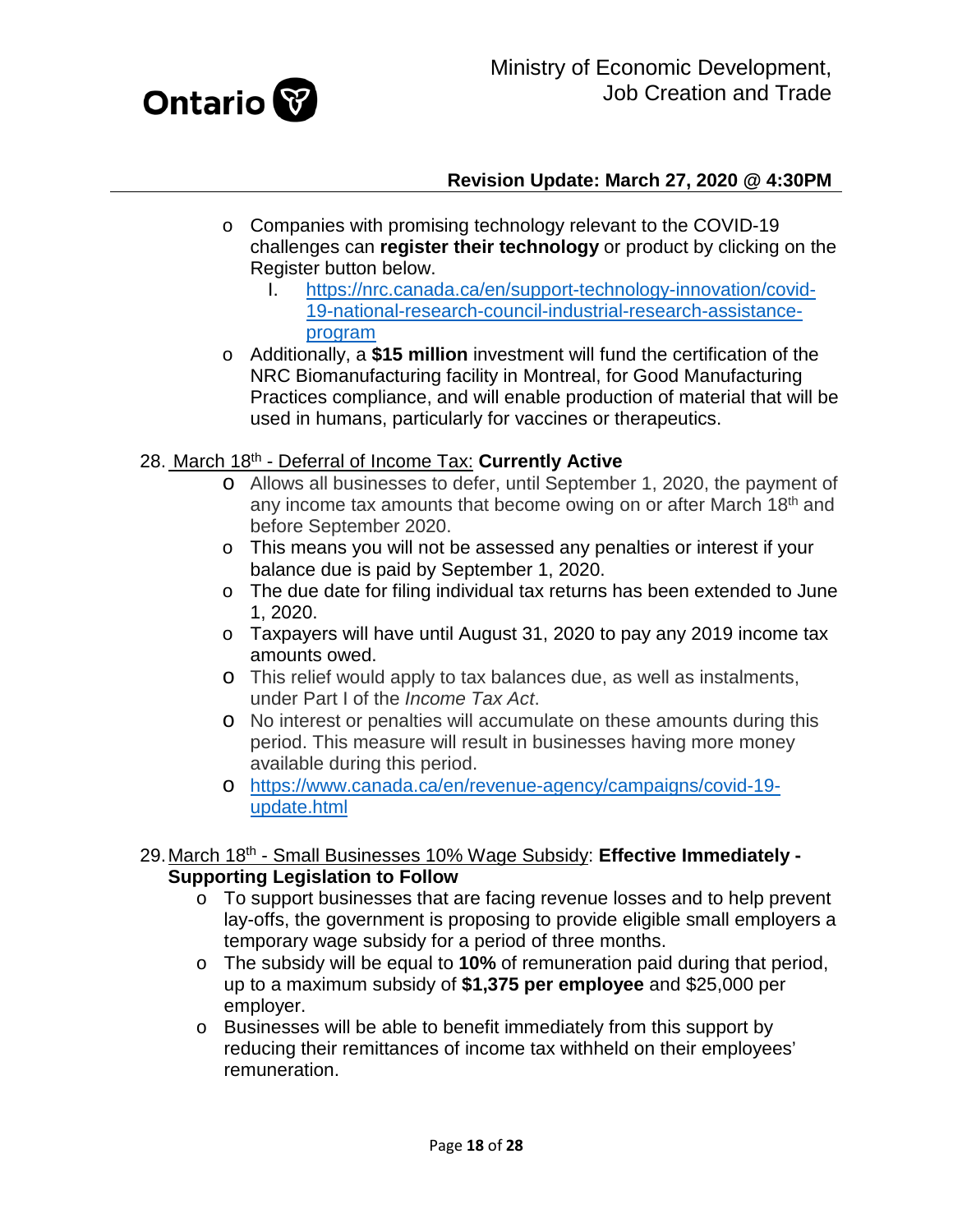

- o Employers benefiting from this measure will include corporations eligible for the small business deduction, as well as non-profit organizations and charities.
- o This will help employers keep people on their payroll and help Canadians keep their jobs.

#### 30.March 18th - Business Credit Availability Program (BCAP): **Currently Active**

- o The government will establish a **\$10 billion** credit facility to lend money to businesses under stress as a result of the spreading COVID-19 pandemic
- $\circ$  The program will support financing through the Business Development Bank of Canada (BDC) and Export Development Canada (EDC).
- o Under this program, BDC and EDC will enhance their cooperation with private sector lenders to coordinate financing and credit insurance solutions for Canadian businesses.
- o BDC link:
	- i. [https://www.bdc.ca/en/pages/special-support.aspx?special](https://www.bdc.ca/en/pages/special-support.aspx?special-initiative=covid19)[initiative=covid19](https://www.bdc.ca/en/pages/special-support.aspx?special-initiative=covid19)
- o EDC link:
	- i. <https://www.edc.ca/en/campaign/coronavirus-covid-19.html>
- o BDC Requirements Business Credit Availability Program (BCAP) **Terms & Conditions** 
	- Flexible repayment terms, such as postponement of principal payments for up to 6 months, for existing BDC clients with total BDC loan commitment of \$1 million or less;
	- Working Capital loans up to \$2MM; with 12 months interest only payments and flexible repayment terms such as principal postponements for qualifying businesses;
	- 36-month term to a 60% balloon;
	- Pricing: Floating Only (Base 1.75%) approximately 3.30%\*

#### **Documentation Required**

- Most recent three years of accountant prepared year-end financial statements;
- Most recent interim financial statements (if year-ends are more than 3 months old) with comparisons to the previous year's interim period (if available);
- Projections and a cash flow forecast (a 6-month cash flow forecast may be most applicable); The purpose is to understand the company's true cash needs for the next six months.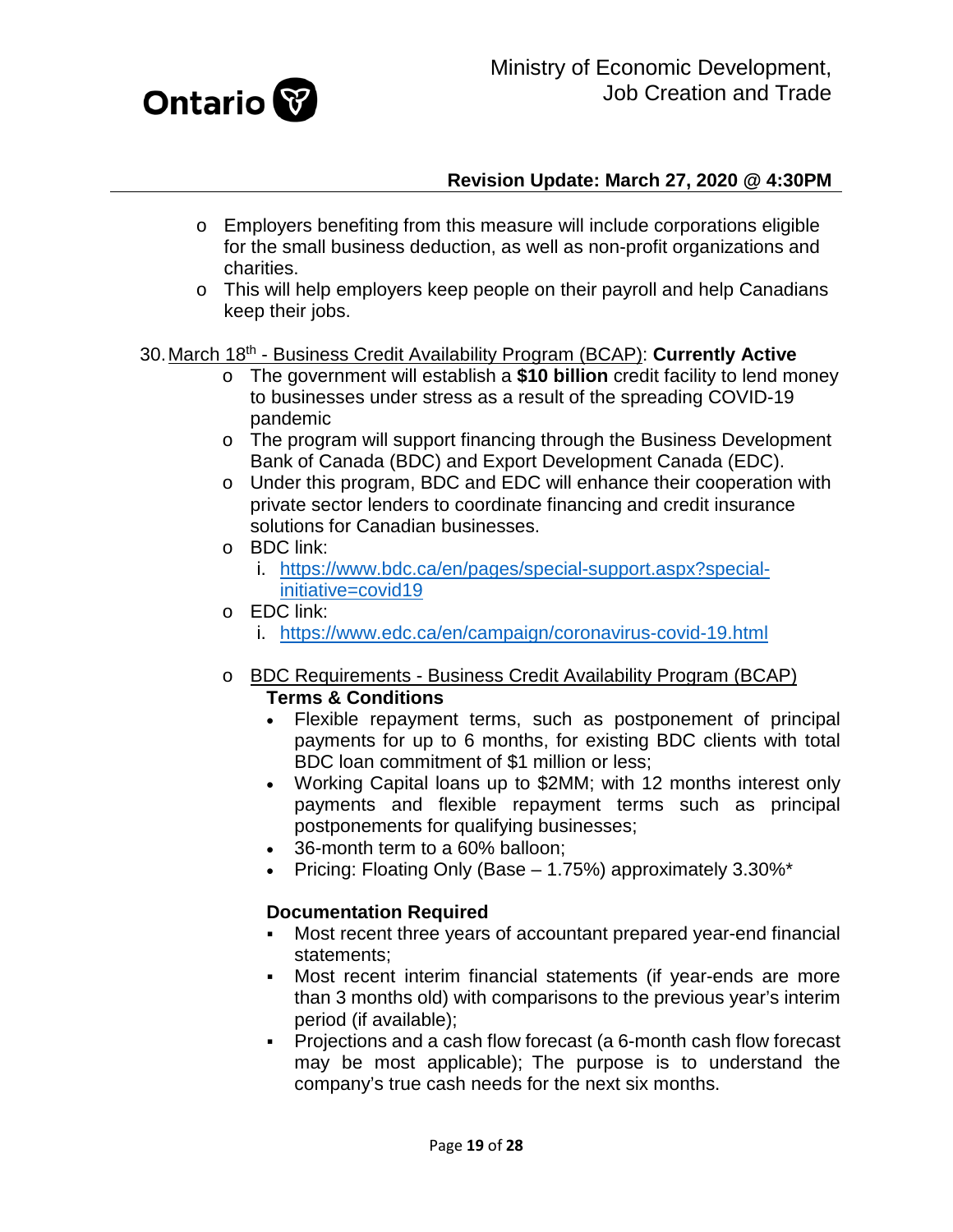

- An organizational chart to the beneficial ownership level (i.e. shareholder level).
- <span id="page-19-0"></span>31.March 18th - Canada Account Limit
	- o The government is changing the Canada Account so that the Minister of Finance would now be able to determine the limit of the Canada Account in order to deal with exceptional circumstances.
	- o The Canada Account is administered by Export Development Canada (EDC) and is used by the government to support exporters when deemed to be in the national interest.
	- o This will allow the government to provide additional support to Canadian companies through loans, guarantees or insurance policies during these challenging times.
	- o [https://www.edc.ca/en/about-us/corporate/disclosure/reporting](https://www.edc.ca/en/about-us/corporate/disclosure/reporting-transactions/canada-account.html)[transactions/canada-account.html](https://www.edc.ca/en/about-us/corporate/disclosure/reporting-transactions/canada-account.html)

#### <span id="page-19-1"></span>32.March 18th - Regional Development Agencies (RDAs) - FedDev Ontario

- o Regional Development Agencies, including FedDev Ontario, are applying a **three-month deferral** for companies in repayment. This deferral takes effect on April 1, 2020.
- o Tourism operators, small- or medium- sized business and organizations that have received FedDev Ontario funding in the past, may be eligible to receive additional funding and/or flexible arrangements.
- o FedDev Ontario is also offering access to federal funding to help businesses impacted by the sudden shift in the economy and who require pressing assistance.
- I. [https://www.feddevontario.gc.ca/eic/site/723.nsf/eng/h\\_02567.html?Open](https://www.feddevontario.gc.ca/eic/site/723.nsf/eng/h_02567.html?OpenDocument) **[Document](https://www.feddevontario.gc.ca/eic/site/723.nsf/eng/h_02567.html?OpenDocument)**

#### <span id="page-19-2"></span>33.March 18th - Additional Support for Businesses: **Currently Active**

- o The Office of the Superintendent of Financial Institutions (OSFI) announced it **is lowering the Domestic Stability Buffer by 1.25%** of risk-weighted assets, effective immediately. This action will allow Canada's large banks to inject \$**300 billion** of additional lending in to the economy.
- $\circ$  Credit and liquidity support through financial Crown corporations, Bank of Canada, OSFI, CMHC and commercial lenders (e.g., Domestic Stability Buffer, Insured Mortgage Purchase Program, Banker's Acceptance Purchase Facility) in the range of **\$500 Billion**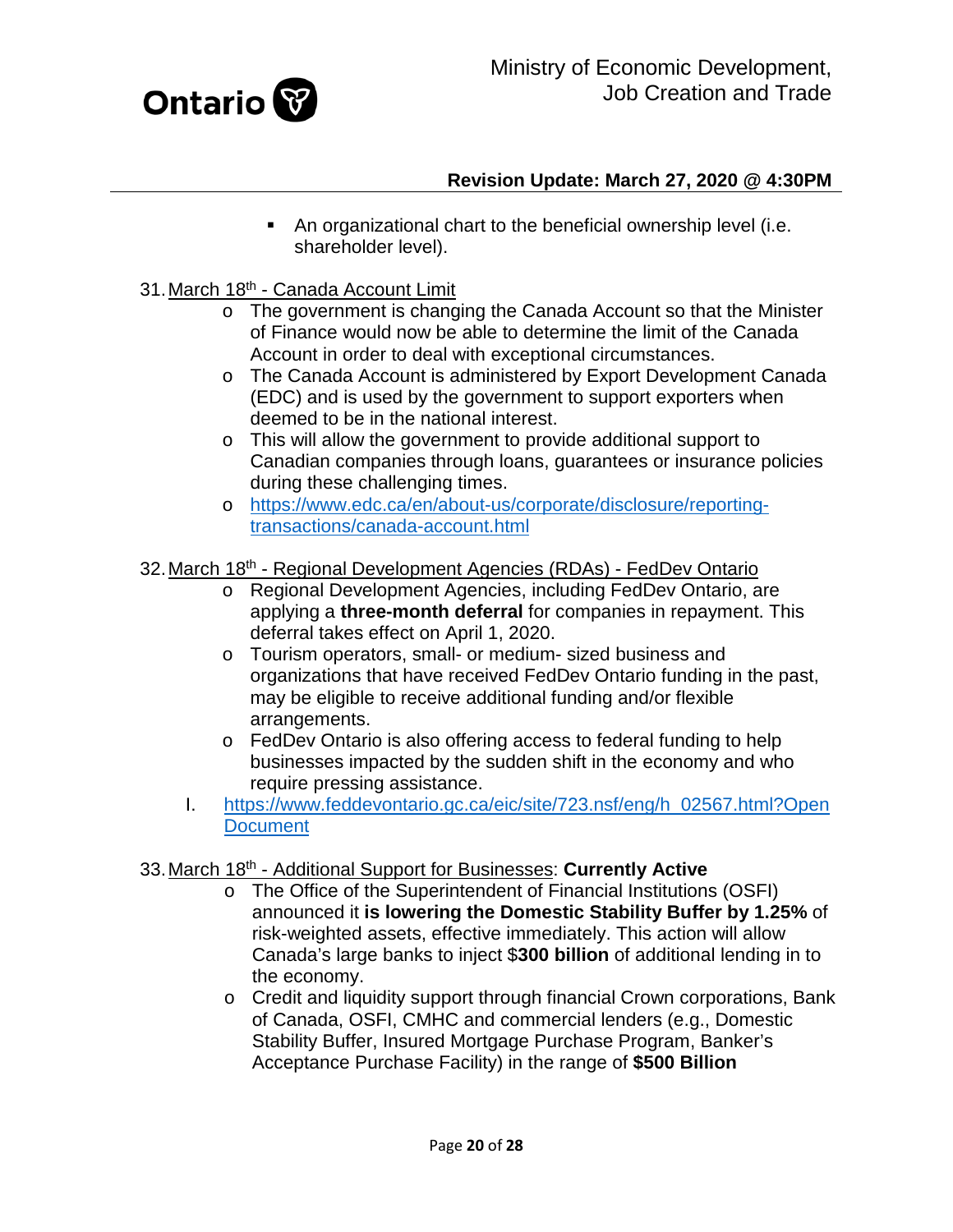

#### <span id="page-20-0"></span>34.March 16th - Insured Mortgage Purchase Program: **Currently Active**

- o Launch of an Insured Mortgage Purchase Program to purchase up to **\$50 billion** of insured mortgage pools through the Canada Mortgage and Housing Corporation (CMHC).
- o As announced on March 16, this will provide stable funding to banks and mortgage lenders and support continued lending to Canadian businesses and consumers.
- o CMHC stands ready to further support liquidity and the stability of the financial markets through its mortgage funding programs as necessary. The Government will enable these measures by raising CMHC's legislative limits to guarantee securities and insure mortgages by \$150 billion each.

#### <span id="page-20-1"></span>35. March 16<sup>th</sup> - Measures Enacted by the Bank of Canada

- o The Bank of Canada also took a series of actions to support the Canadian economy during this period of economic stress, enhance the resilience of the Canadian financial system, and help ensure that financial institutions can continue to extend credit to both households and businesses.
- o This included cutting the interest rate to **0.75%** as a proactive measure in light of the negative shocks to Canada's economy arising from the COVID-19 pandemic and the recent sharp drop in oil prices.
- o The Bank has broadened eligible collateral for its **Term Repo Facility,**  under which the central bank temporarily buys treasury bills from dealers to help maintain funding conditions by providing a backstop to regular private funding.
- o **Bankers Acceptance Purchase Facility** -- Purchase of securities linked to credit lines of small and medium-sized businesses. The first operation is planned for **March 23**.
- o **Standing Liquidity Facility** -- This is the Bank of Canada's overnight credit facility for the country's payment system. Bank of Canada said Monday it will allow a greater percentage of collateral to be in the form of non-mortgage loans.
- o **Canada Mortgage Bonds** -- The country's mortgage fund program lets approved financial institutions pool eligible insured mortgages into marketable securities, guaranteed by the country's housing agency. The Bank announced today it will target purchases of up to **\$500 million** per week "as market conditions warrant"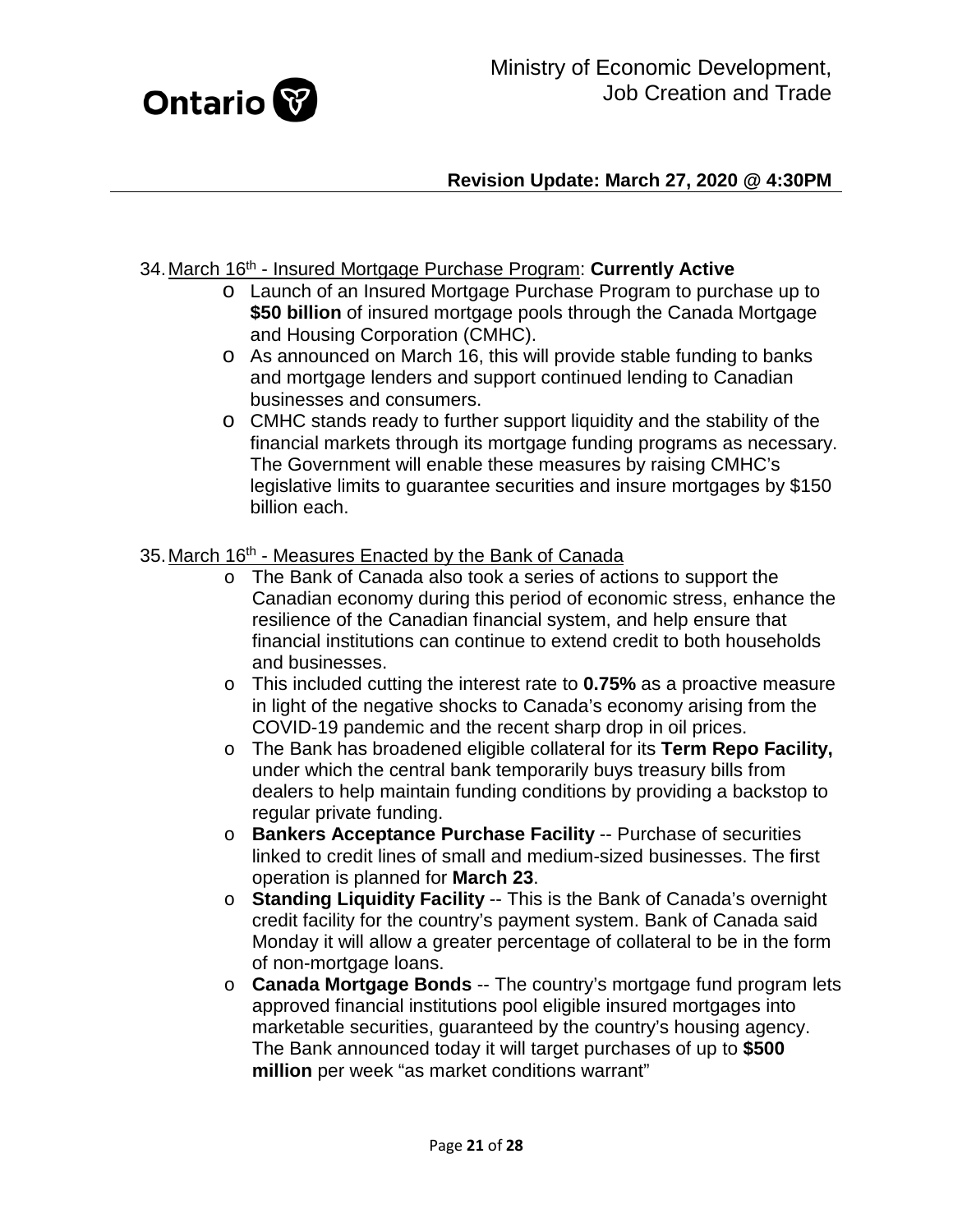

- <span id="page-21-0"></span>36. March 15<sup>th</sup>- Support for employers and workers through the Work-Sharing program: **Currently Active**
	- o **Work-Sharing (WS)** is an adjustment program designed to help employers and employees avoid layoffs when there is a temporary reduction in the normal level of business activity that is beyond the control of the employer.
	- o The measure provides income support to employees eligible for Employment Insurance benefits who work a temporarily reduced work week while their employer recovers.
	- o Employees on a Work-Sharing agreement must agree to a reduced schedule of work and to share the available work over a specified period of time.
	- o Introduction of temporary special measures that extend the maximum duration of Work-Sharing agreements from **38 weeks to 76 weeks** across Canada for those businesses affected by the downturn in business due to COVID-19 and for the forestry and steel and aluminum sector
	- o [https://www.canada.ca/en/employment-social-development/services/work](https://www.canada.ca/en/employment-social-development/services/work-sharing.html)[sharing.html](https://www.canada.ca/en/employment-social-development/services/work-sharing.html)
	- o Temporary special measures for the forestry and steel and aluminum sector:
		- I. [https://www.canada.ca/en/employment-social](https://www.canada.ca/en/employment-social-development/services/work-sharing/temporary-measures-forestry-sector.html)[development/services/work-sharing/temporary-measures-forestry](https://www.canada.ca/en/employment-social-development/services/work-sharing/temporary-measures-forestry-sector.html)[sector.html](https://www.canada.ca/en/employment-social-development/services/work-sharing/temporary-measures-forestry-sector.html)
- <span id="page-21-1"></span>37.March 15th - Changes to the Employment Insurance sickness benefits: **Currently Active**
	- o Employment Insurance (EI) sickness benefits provide up to 15 weeks of income replacement and is available to eligible claimants who are unable to work because of illness, injury or quarantine, to allow them time to restore their health and return to work.
	- o Canadians quarantined can apply for Employment Insurance (EI) sickness benefits.

**Service Canada is ready to support Canadians affected by COVID-19 and placed in quarantine, with the following support actions:**

- $\circ$  The one-week waiting period for  $E1$  sickness benefits will be waived for new claimants who are quarantined so they can be paid for the first week of their claim.
- o This temporary measure will be enacted for a minimum of six months.
- o Establishing a new dedicated toll-free phone number to support enquiries related to waiving the [EI sickness benefits](https://www.canada.ca/en/services/benefits/ei/ei-sickness.html) waiting period
- o Priority EI application processing for EI sickness claims for clients under quarantine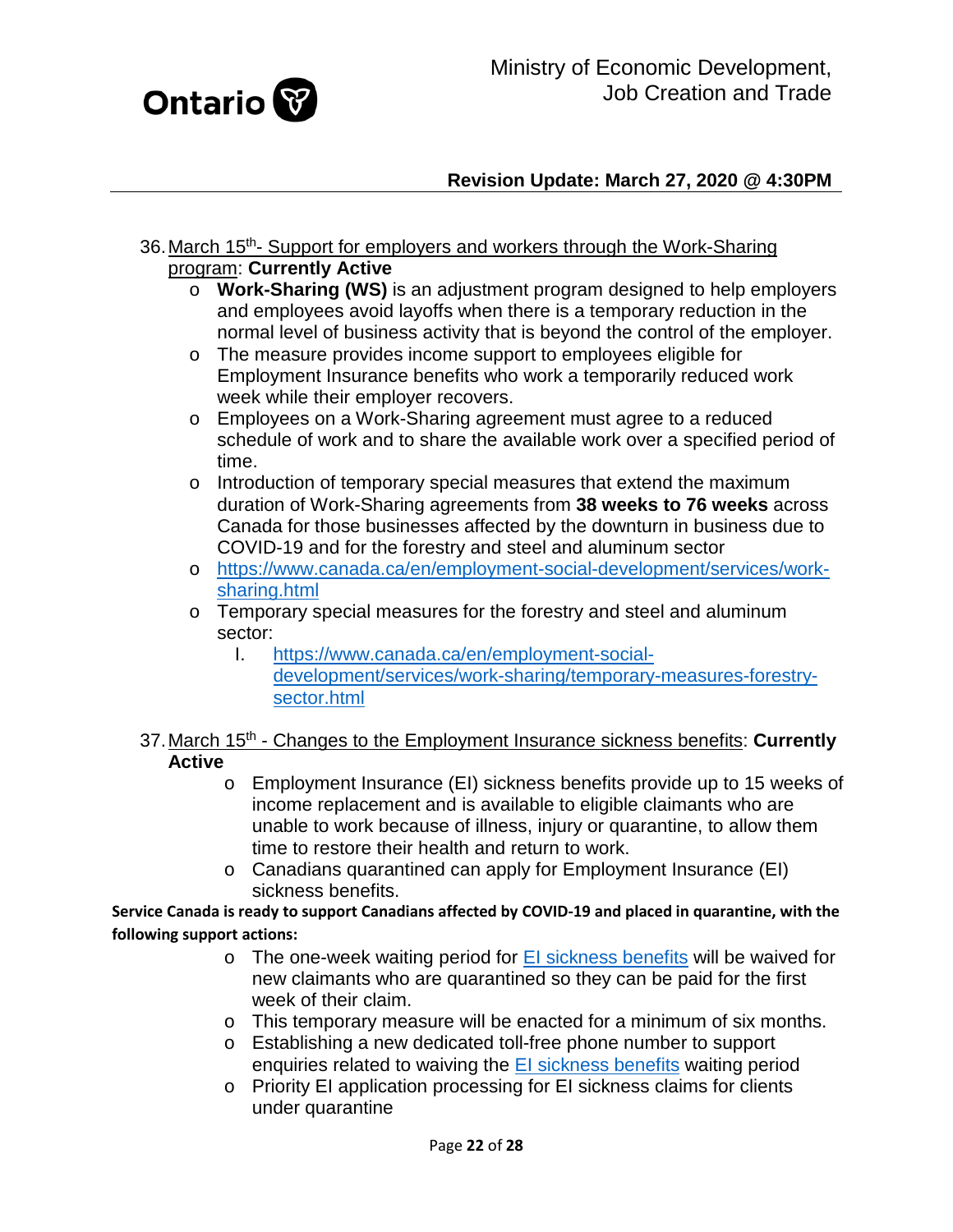

- o People claiming EI sickness benefits due to quarantine will not have to provide a medical certificate
- o Contact the new dedicated toll-free phone number if you are in quarantine and seeking to waive the one-week El sickness [benefits](https://www.canada.ca/en/services/benefits/ei/ei-sickness.html) waiting period so you can be paid for the first week of your claim:
- o Telephone: 1-833-381-2725 (toll-free)
- <span id="page-22-0"></span>38. March 11<sup>th</sup> - Public Works and Government Services Canada – COVID-19 Supplier Purchasing Program
	- o In support of the Governments [whole-of-government response to](https://pm.gc.ca/en/news/news-releases/2020/03/11/prime-minister-outlines-canadas-covid-19-response)  [Coronavirus disease \(COVID-19\),](https://pm.gc.ca/en/news/news-releases/2020/03/11/prime-minister-outlines-canadas-covid-19-response) the Government is seeking to procure additional goods from suppliers
	- o If you are a supplier which can provide items from the list, or other items not listed, please complete the [submission form for Coronavirus](https://buyandsell.gc.ca/forms/help-canada-combat-covid-19-submission-form)  [disease \(COVID-19\) products and services.](https://buyandsell.gc.ca/forms/help-canada-combat-covid-19-submission-form)
		- i. Disposable N95 masks
		- ii. Disposable surgical masks
		- iii. Nitrile gloves
		- iv. Vinyl gloves
		- v. Gowns
		- vi. Bottles of hand sanitizer
		- vii. Other prevention products
	- o Services
		- i. Guard / security services
		- ii. Nursing services
		- iii. Food services
		- iv. Laundry services
		- v. Accommodation maintenance services
		- vi. Personal services
		- vii. IT support services
		- viii. Other services
	- o For more information, please contact:

Martin Montreuil: [martin.montreuil@tpsgc-pwgsc.gc.ca](mailto:martin.montreuil@tpsgc-pwgsc.gc.ca) / Tel: 613-793- 3594

I. [https://buyandsell.gc.ca/calling-all-suppliers-help-canada](https://buyandsell.gc.ca/calling-all-suppliers-help-canada-combat-covid-19)[combat-covid-19](https://buyandsell.gc.ca/calling-all-suppliers-help-canada-combat-covid-19)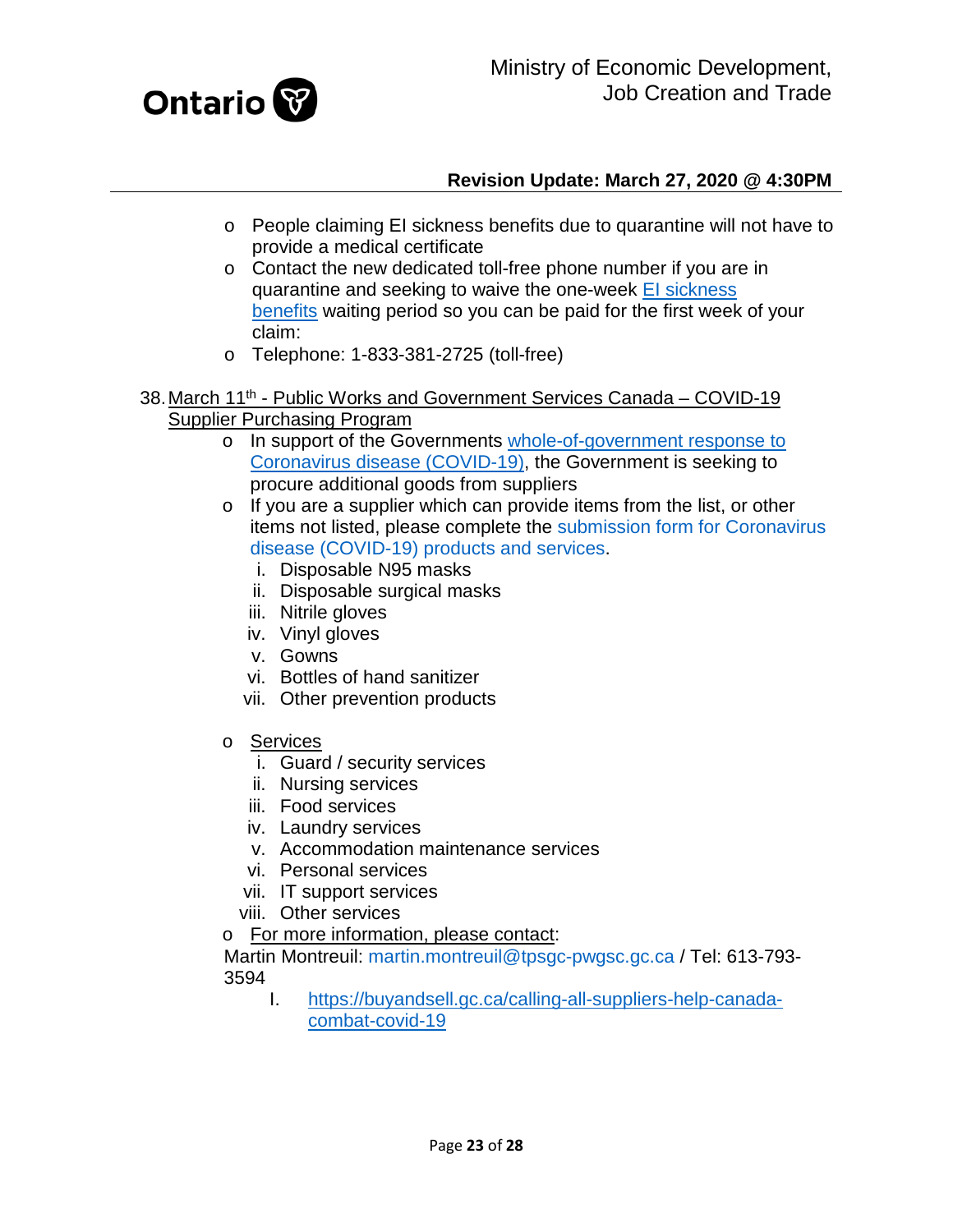

# **COVID-19 – Federal Government - Support for Individuals**

- <span id="page-23-0"></span>39. March 25<sup>th</sup> - Canada Emergency Response Benefit (CERB)
	- o Will provide workers affected by the COVID-19 pandemic with **\$2,000** per month for the next four months
	- o The new benefit combines the \$10-billion Emergency Care Benefit and the \$5-billion Emergency Support Benefit that were announced earlier.
	- o The CERB would cover:<br>I. Workers who mus
		- Workers who must stop working due to COVID19 and do not have access to paid leave or other income support.
		- II. Workers who are sick, quarantined, or taking care of someone who is sick with COVID-19.
		- III. Working parents who must stay home without pay to care for children that are sick or need additional care because of school and daycare closures.
		- IV. Workers who still have their employment but are not being paid because there is currently not sufficient work and their employer has asked them not to come to work.
		- V. Wage earners and self-employed individuals, including contract workers, who would not otherwise be eligible for Employment Insurance.
	- o The CERB would be paid every four weeks and be available from March 15, 2020 until October 3, 2020.
	- o Application details will be available through [CRA MyAccount](https://can01.safelinks.protection.outlook.com/?url=https%3A%2F%2Fwww.canada.ca%2Fen%2Frevenue-agency%2Fservices%2Fe-services%2Fe-services-individuals%2Faccount-individuals.html&data=02%7C01%7CClaude.Myre%40ontario.ca%7C128de6d256284d30332808d7d1bcae82%7Ccddc1229ac2a4b97b78a0e5cacb5865c%7C0%7C0%7C637208480617924739&sdata=OkyRsG28Lf2noe1jG8H5r1h0RgwTKoGlpwbTqOXeZNA%3D&reserved=0) and [My Service](https://can01.safelinks.protection.outlook.com/?url=https%3A%2F%2Fwww.canada.ca%2Fen%2Femployment-social-development%2Fservices%2Fmy-account.html&data=02%7C01%7CClaude.Myre%40ontario.ca%7C128de6d256284d30332808d7d1bcae82%7Ccddc1229ac2a4b97b78a0e5cacb5865c%7C0%7C0%7C637208480617934735&sdata=MyRfDjJfn%2B3xGVekuq%2B6C45STC9VuJz9jC42UHvVE4s%3D&reserved=0)  [Canada Account](https://can01.safelinks.protection.outlook.com/?url=https%3A%2F%2Fwww.canada.ca%2Fen%2Femployment-social-development%2Fservices%2Fmy-account.html&data=02%7C01%7CClaude.Myre%40ontario.ca%7C128de6d256284d30332808d7d1bcae82%7Ccddc1229ac2a4b97b78a0e5cacb5865c%7C0%7C0%7C637208480617934735&sdata=MyRfDjJfn%2B3xGVekuq%2B6C45STC9VuJz9jC42UHvVE4s%3D&reserved=0) in **early April**. Those recently laid off or have reduced hours are encouraged to [apply for Employment Insurance Benefits](https://can01.safelinks.protection.outlook.com/?url=https%3A%2F%2Fwww.canada.ca%2Fen%2Fservices%2Fbenefits%2Fei%2Fei-regular-benefit%2Fapply.html&data=02%7C01%7CClaude.Myre%40ontario.ca%7C128de6d256284d30332808d7d1bcae82%7Ccddc1229ac2a4b97b78a0e5cacb5865c%7C0%7C0%7C637208480617934735&sdata=snWBR0VIoUJZKUHCDNdA2HJ1OI5kCnAzzeEGsDNp7p8%3D&reserved=0)

#### <span id="page-23-1"></span>40. March 18<sup>th</sup> - Temporarily Boosting of Canada Child Benefit payments: **Implementation by May**

- o Additional assistance to families with children by temporarily boosting the Canada Child Benefit (CCB) payment amounts, only for the 2019-20 benefit year, by \$300 per child.
- o This measure would deliver almost **\$2 billion** in extra support.
- o **Those who already receive the CCB do not need to re-apply.**
- o For more information on the Canada Child Benefit such as how to apply and eligibility requirements, go to [Canada child benefit](https://www.canada.ca/en/revenue-agency/services/child-family-benefits/canada-child-benefit-overview.html) or call 1-800-387-1193.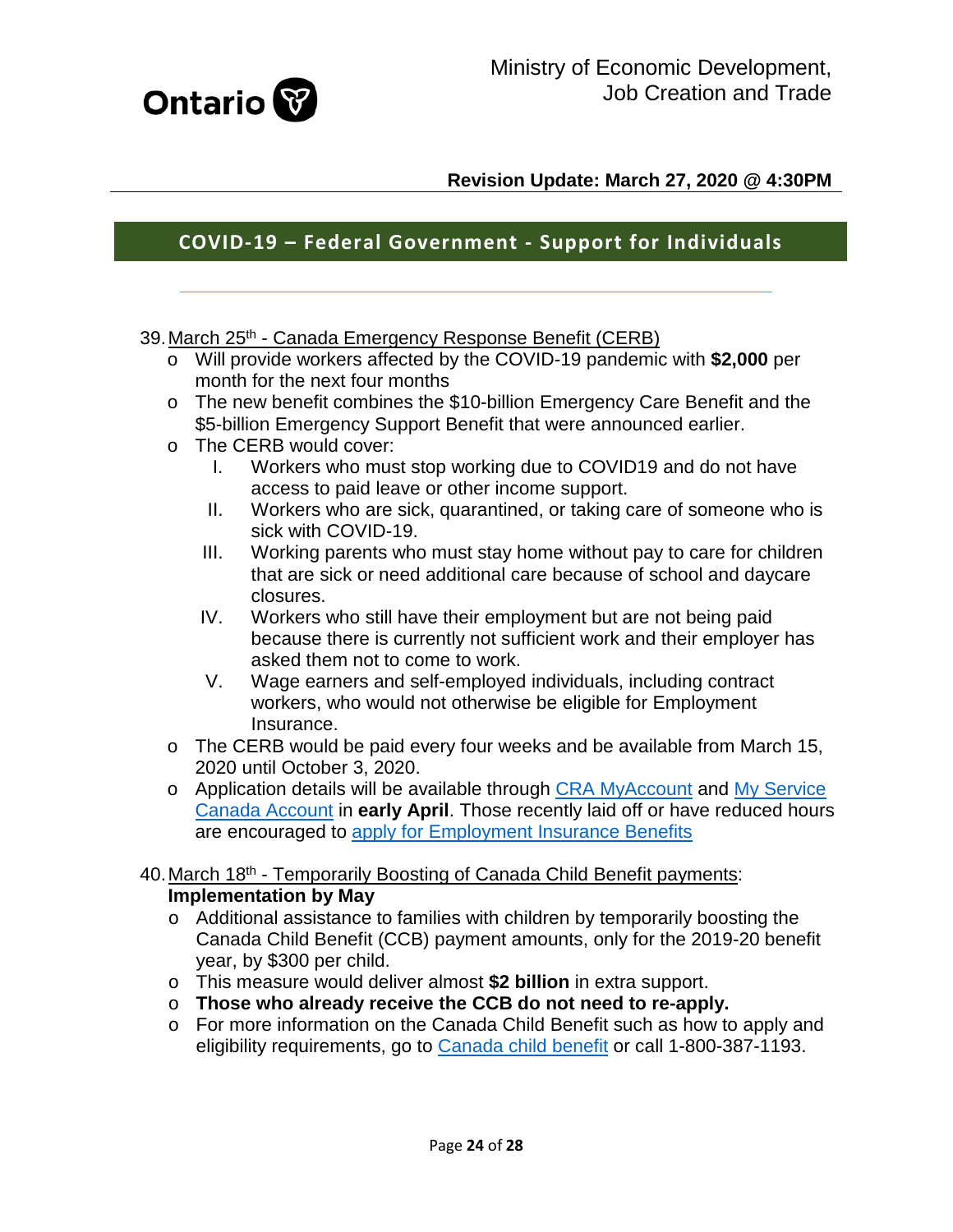

- <span id="page-24-0"></span>41.March 18th - Mortgage Default Management Tools – **Effective Immediately**
	- o The Canada Mortgage and Housing Corporation (CMHC) and other mortgage insurers offer tools to lenders that can assist homeowners who may be experiencing financial difficulty.
	- o The Government, through CMHC, is providing increased flexibility for homeowners facing financial difficulties to defer mortgage payments on homeowner CMHC-insured mortgage loans.
	- o CMHC will permit lenders to allow payment deferral beginning immediately.
- <span id="page-24-1"></span>42. March 18<sup>th</sup> - Goods and Services Tax (GST) Credit - Special Top-Up Payment: **Implementation by Early May**
	- o Provides additional assistance to individuals and families with low and modest incomes with a special top-up payment under the Goods and Services Tax (GST) credit.
	- o Government is proposing to provide a one-time special payment by early May 2020 through the Goods and Services Tax credit (GSTC).
	- o The average boost to income for those benefitting from this measure will be close to \$400 for single individuals and close to \$600 for couples.
	- o This measure would inject **\$5.5 billion** in the economy.
	- o **Those eligible will receive this payment automatically.**
- <span id="page-24-2"></span>43. March 18<sup>th</sup> - Extension of Tax Filing Deadline: **Currently Active** 
	- o The tax filing deadline for individuals has been extended to June 1, 2020, and allows all taxpayers to defer, until after August 31, 2020, the payment of any income tax amounts that become owing on or after March 18<sup>th</sup> and before September 2020.
	- o This relief would apply to tax balances due, as well as instalments, under Part I of the *Income Tax Act*.
	- o The deadline to pay any balance due for your individual income tax and benefit return for 2019 has been extended from April 30, 2020, to September 1, 2020.
	- o This means you will not be assessed any penalties or interest if your balance due is paid by September 1, 2020.
	- o <https://www.canada.ca/en/revenue-agency/campaigns/covid-19-update.html>
- <span id="page-24-3"></span>44. March  $18<sup>th</sup>$  - Registered Retirement Income Funds (RRIFs) – Minimum **Withdrawals** 
	- o The reduction of minimum withdrawals from Registered Retirement Income Funds (RRIFs) by **25 per cent for 2020** in recognition of volatile market conditions and their impact on many seniors' retirement savings.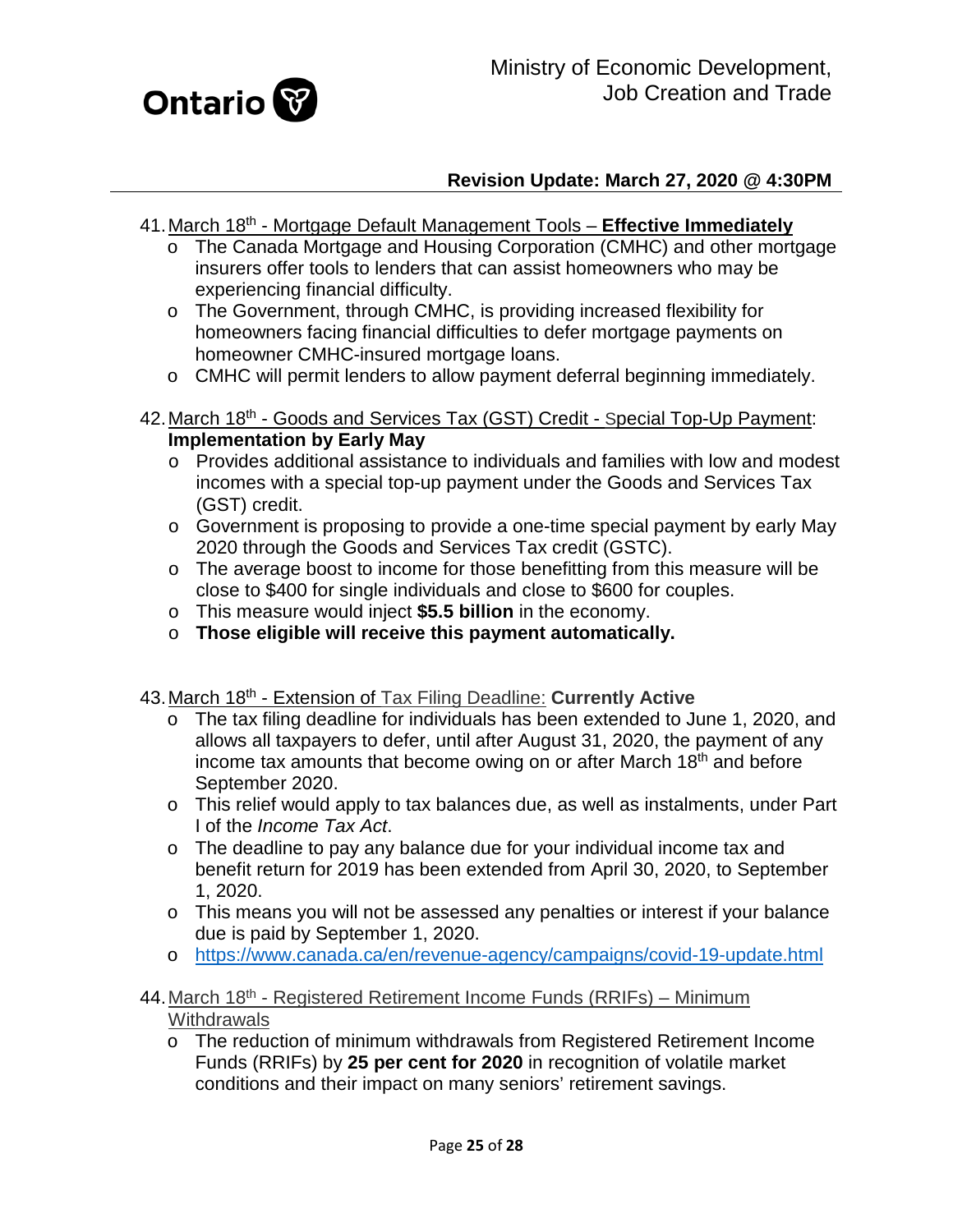

- <span id="page-25-0"></span>45.March 18th - Deferral of Canada Student Loan Payments: **Implementation by Early April**
	- o The implementation a **six-month, interest-free**, moratorium on Canada Student Loan payments for all individuals who are in the process of repaying these loans.

#### <span id="page-25-1"></span>46.March 18th - \$305 million Indigenous Community Support Fund: **Implementation by April**

- o **\$305 million** for a new distinctions-based Indigenous Community Support Fund, to address immediate needs in First Nations, Inuit, and Métis Nation communities.
	- I. <https://www.sac-isc.gc.ca/eng/1584819394157/1584819418553>

| Federal Government - Economic Response Plan - Cost and<br>Implementation |                                 |                                                 |  |
|--------------------------------------------------------------------------|---------------------------------|-------------------------------------------------|--|
| <b>Measure</b>                                                           | 2020-2021<br><b>Cost/Impact</b> | Implementation                                  |  |
| <b>GST Credit</b>                                                        | \$5.5 billion                   | By Early May<br><i>*requires Royal Assent</i>   |  |
| <b>Enhanced Canada Child Benefit</b>                                     | \$1.9 billion                   | May<br>* requires Royal Assent                  |  |
| <b>Temporary Business Wage Subsidy</b>                                   | \$3.8 billion                   | Immediately<br>Supporting legislation to follow |  |
| <b>Canada Student Loan Payments</b>                                      | \$190 million                   | <b>Early April</b><br>* requires Royal Assent   |  |
| <b>Support for Indigenous Communities</b>                                | \$305 million                   | April<br><i>*requires Royal Assent</i>          |  |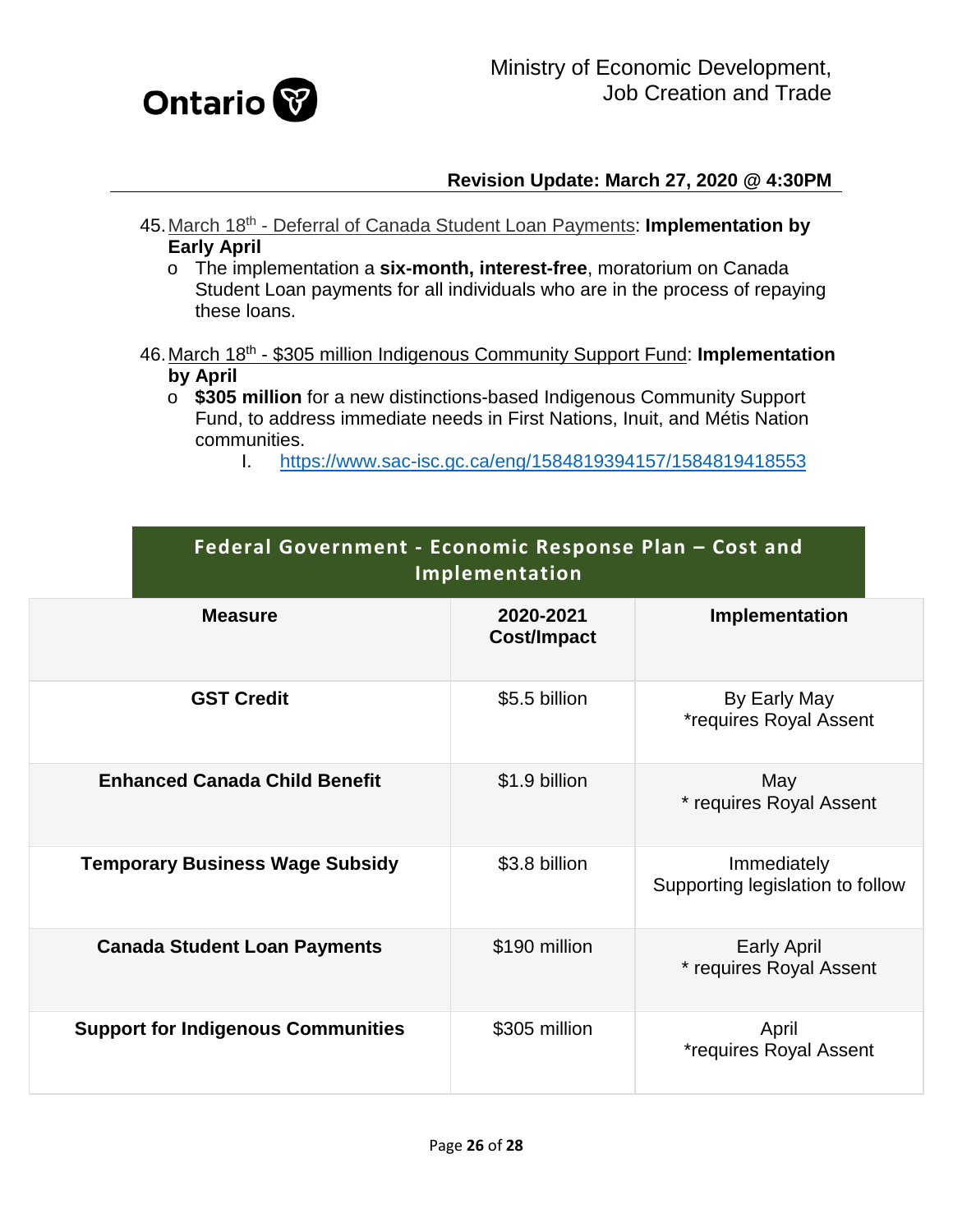

| <b>Support for people experiencing</b><br>homelessness (through Reaching Home)                                                                                                                                                                                       | \$157.5 million                  | April<br><i>*requires Royal Assent</i>          |
|----------------------------------------------------------------------------------------------------------------------------------------------------------------------------------------------------------------------------------------------------------------------|----------------------------------|-------------------------------------------------|
| Support for women's shelters and sexual<br>assault centres including on reserve                                                                                                                                                                                      | \$50 million                     | April<br><i>*requires Royal Assent</i>          |
| <b>Lower Registered Retirement Income Fund</b><br><b>Minimum Withdrawal Amounts</b>                                                                                                                                                                                  | \$495 million                    | Immediately<br>Supporting legislation to follow |
| <b>Total</b>                                                                                                                                                                                                                                                         | \$27.4 billion                   |                                                 |
| <b>Other supports</b>                                                                                                                                                                                                                                                |                                  |                                                 |
| <b>Flexibility for individual and corporate</b><br>taxpayers (tax payment deferral until<br>September)                                                                                                                                                               | \$55 billion                     | Immediately                                     |
| <b>Business Credit Availability Program (BCAP)</b><br>through BDC and EDC                                                                                                                                                                                            | $$10$ billion +                  | Immediately                                     |
| Credit and liquidity support through financial<br>Crown corporations, Bank of Canada, OSFI,<br><b>CMHC and commercial lenders (e.g.,</b><br><b>Domestic Stability Buffer, Insured Mortgage</b><br>Purchase Program, Banker's Acceptance<br><b>Purchase Facility)</b> | In the range of \$500<br>billion | Immediately                                     |